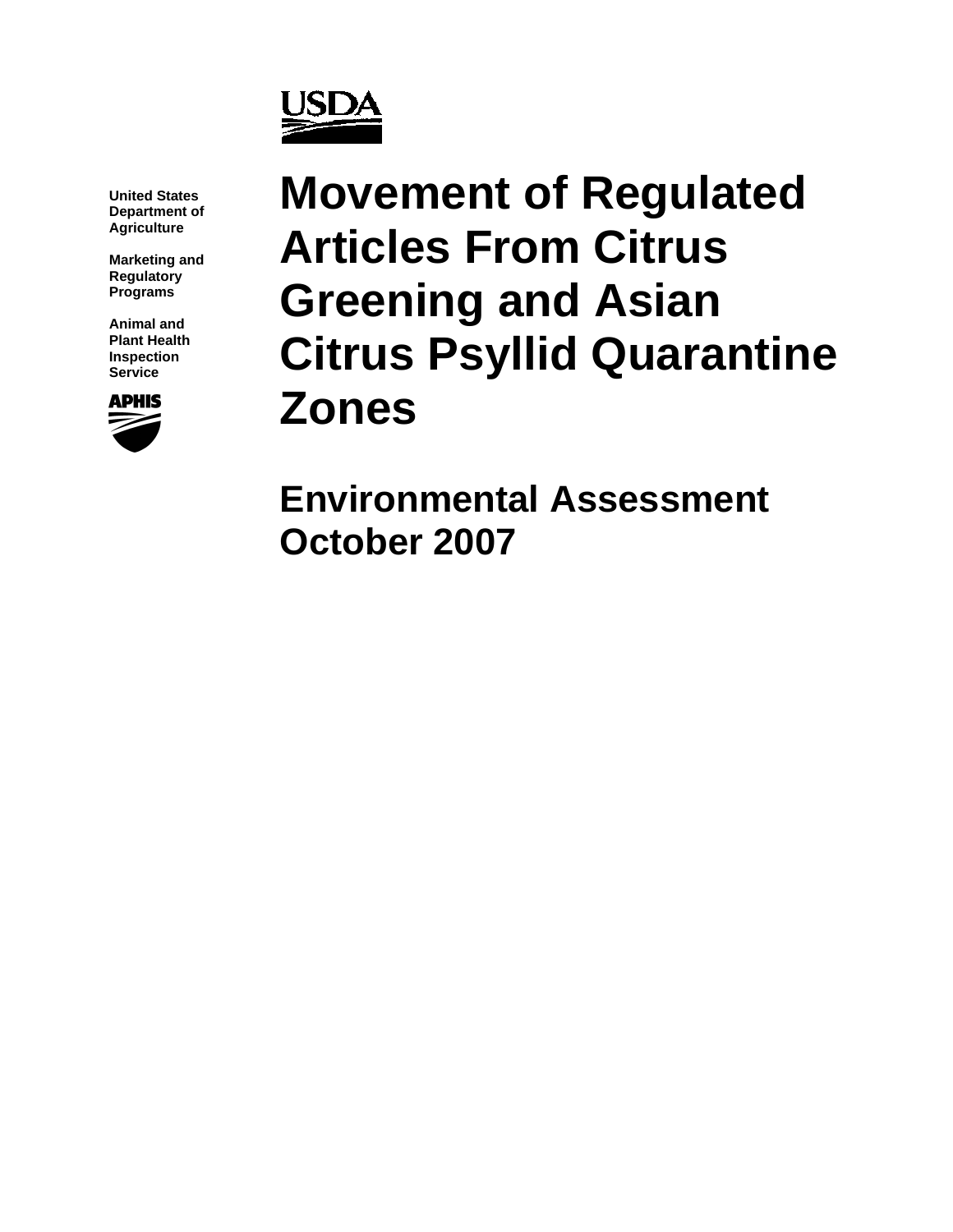# **Movement of Regulated Articles From Citrus Greening and Asian Citrus Psyllid Quarantine Zones**

## **Environmental Assessment October 2007**

#### **Agency Contact:**

Stephen Poe Senior Operations Officer Emergency and Domestic Programs Plant Protection and Quarantine Animal and Plant Health Inspection Service U.S. Department of Agriculture 4700 River Road, Unit 134 Riverdale, MD 20737

The U.S. Department of Agriculture (USDA) prohibits discrimination in all its programs and activities on the basis of race, color, national origin, sex, religion, age, disability, political beliefs, sexual orientation, or marital or family status. (Not all prohibited bases apply to all programs.) Persons with disabilities who require alternative means for communication of program information (Braille, large print, audiotape, etc.) should contact USDA'S TARGET Center at (202) 720–2600 (voice and TDD).

\_\_\_\_\_\_\_\_\_\_\_\_\_\_\_\_\_\_\_\_\_\_\_\_\_\_\_\_\_\_\_\_\_\_\_\_\_\_\_\_\_\_\_\_\_\_\_\_\_\_\_\_\_\_\_\_\_\_

To file a complaint of discrimination, write USDA, Director, Office of Civil Rights, Room 326–W, Whitten Building, 1400 Independence Avenue, SW, Washington, DC 20250–9410 or call (202) 720–5964 (voice and TDD). USDA is an equal opportunity provider and employer.

Mention of companies or commercial products in this report does not imply recommendation or endorsement by the U.S. Department of Agriculture over others not mentioned. USDA neither guarantees nor warrants the standard of any product mentioned. Product names are mentioned solely to report factually on available data and to provide specific information.

\_\_\_\_\_\_\_\_\_\_\_\_\_\_\_\_\_\_\_\_\_\_\_\_\_\_\_\_\_\_\_\_\_\_\_\_\_\_\_\_\_\_\_\_\_\_\_\_\_\_\_\_\_\_\_\_\_\_

\_\_\_\_\_\_\_\_\_\_\_\_\_\_\_\_\_\_\_\_\_\_\_\_\_\_\_\_\_\_\_\_\_\_\_\_\_\_\_\_\_\_\_\_\_\_\_\_\_\_\_\_\_\_\_\_\_\_ This publication reports research involving pesticides. All uses of pesticides must be registered by appropriate State and/or Federal agencies before they can be recommended.

CAUTION: Pesticides can be injurious to humans, domestic animals, desirable plants, and fish or other wildlife—if they are not handled or applied properly. Use all pesticides selectively and carefully. Follow recommended practices for the disposal of surplus pesticides and pesticide containers.

\_\_\_\_\_\_\_\_\_\_\_\_\_\_\_\_\_\_\_\_\_\_\_\_\_\_\_\_\_\_\_\_\_\_\_\_\_\_\_\_\_\_\_\_\_\_\_\_\_\_\_\_\_\_\_\_\_\_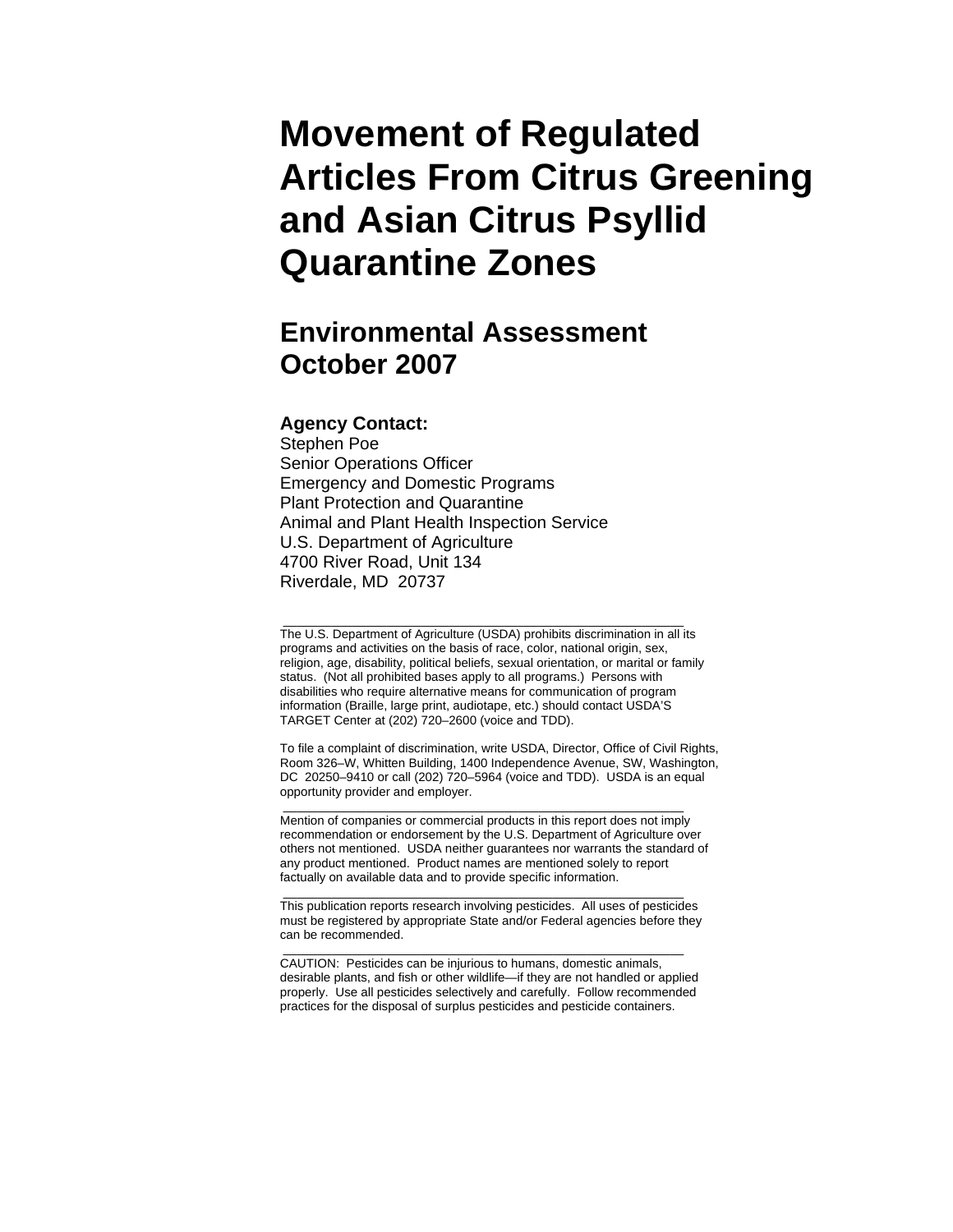# **Table of Contents**

 **Psyllid (ACP)** 

|    | IV. Other Environmental Considerations 13                                                       |
|----|-------------------------------------------------------------------------------------------------|
|    |                                                                                                 |
|    |                                                                                                 |
| V. | Agencies, Organizations, and Individuals Consulted 15                                           |
|    |                                                                                                 |
|    |                                                                                                 |
|    | <b>Appendix A: Federal Domestic Quarantine Order:</b><br><b>Huanglongbing (Citrus Greening)</b> |
|    | Appendix B: Federal Domestic Quarantine Order: Citrus                                           |

**Greening Disease (CG) and Asian Citrus**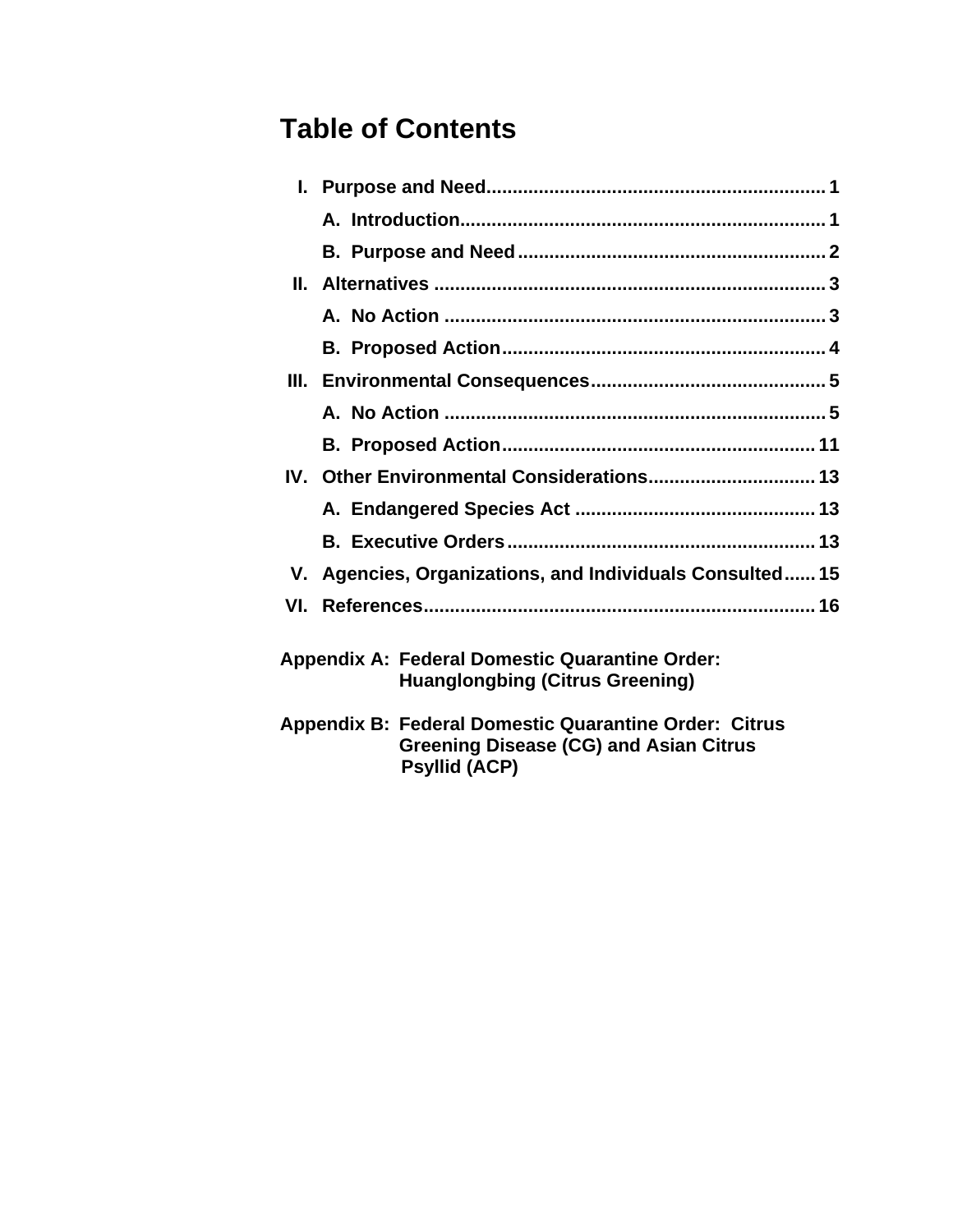# <span id="page-3-0"></span>**I. Purpose and Need**

#### **A. Introduction**

Citrus greening (CG), also known as huanglongbing, is considered to be one of the most serious citrus diseases in the world. CG is a bacterial disease that attacks the vascular system of plants. The bacteria are phloem-limited and cause yellow shoots, blotchy mottling and chlorosis, reduced foliage, and tip dieback of citrus plants. It greatly reduces production, destroys the economic value of the fruit, and can kill trees. Once infected, there is no cure for a tree with citrus greening disease. In areas of the world where citrus greening is endemic, citrus trees decline and die within a few years and may never produce usable fruit. CG is widespread in Asia, Africa, and the Saudi Arabian Peninsula. It has been reported in Sao Paulo, Brazil. It was first detected in the United States in Miami-Dade County, Florida, in 2005, and now has been confirmed in 28 counties in Florida.

CG is transmitted by two insect vectors in the family Psyllidae *Diaphorina citri* Kuwayama, the Asian citrus psyllid (ACP), and *Trioza erytreae* (del Guercio), the African citrus psyllid. It can also be transmitted by grafting, by dodder, and possibly by seed. ACP can cause economic damage to citrus in groves and nurseries by direct feeding. Both adults and nymphs feed on young foliage, depleting the sap and causing galling or curling of leaves. High populations feeding on a citrus shoot can kill the growing tip. More importantly, this psyllid is able to transmit an endocellular bacterium, *Candidatus* Liberibacter asiaticus*,* which causes citrus greening disease. ACP is currently present in Florida, Hawaii, Puerto Rico, Guam and several counties in Texas. The African citrus psyllid is not known to be present in the United States.

On September 16, 2005, the U.S. Department of Agriculture (USDA), Animal and Plant Health Inspection Service (APHIS) issued a Federal order to impose restrictions on the interstate movement of all CG host plant material and ACP host plant material from quarantined areas in Florida in order to prevent the artificial spread of CG and of ACP. APHIS subsequently updated the restrictions by issuing a revised Federal order on May 3, 2006 (DA#2006–19, 5/3/06) (see appendix A). This action was necessary due to the continuing spread of both CG and ACP. Since that time, infestations of CG have been confirmed in a total of 28 counties in Florida. ACP has now been confirmed throughout the States of Florida and Hawaii, Puerto Rico, Guam, and several counties in Texas. APHIS is, therefore, issuing a new Federal order that updates and replaces all previous versions of the Federal order regarding quarantines to prevent the dissemination of CG and/or ACP.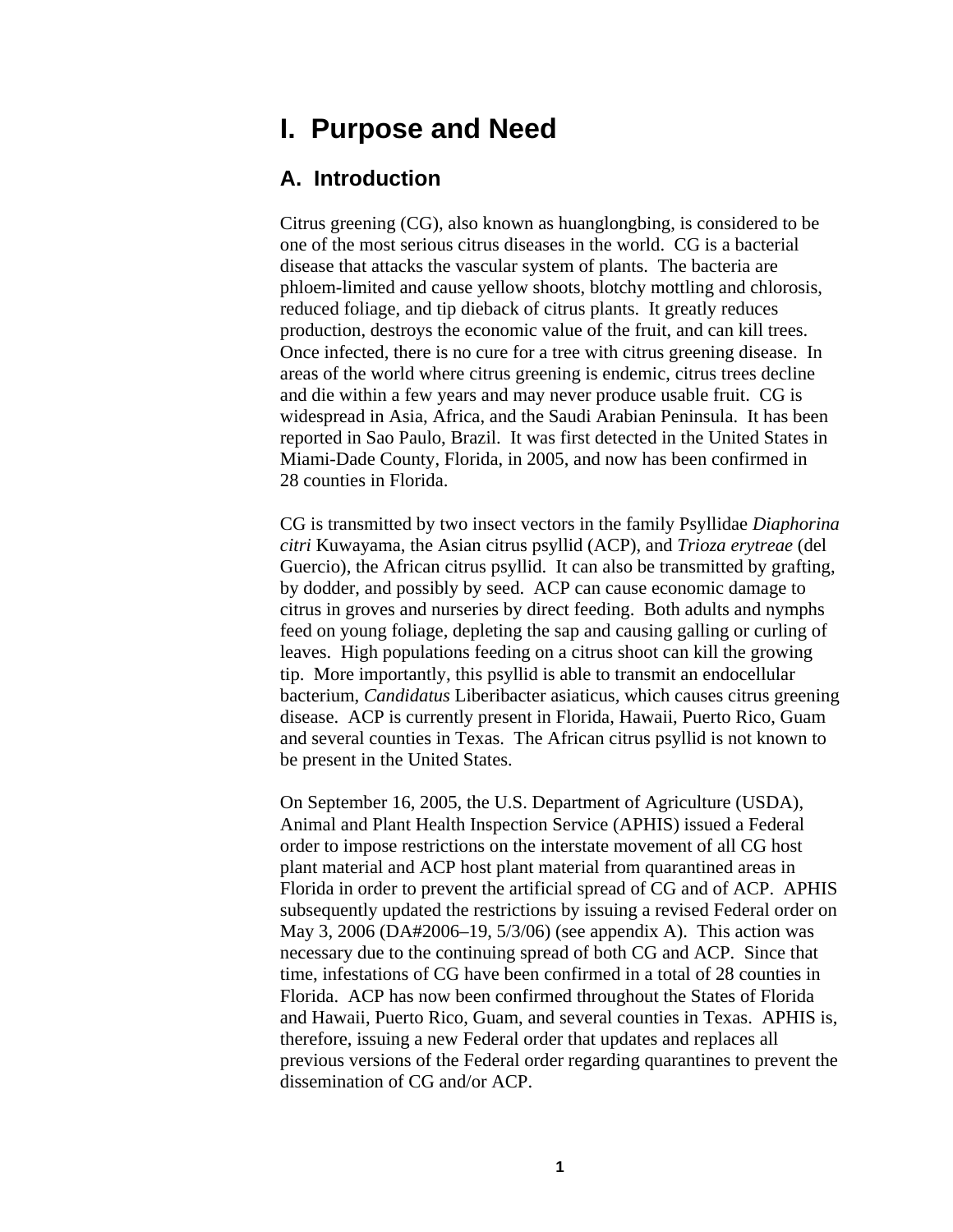#### **B. Purpose and Need**

APHIS is the Federal agency with the authority and responsibility for taking actions to exclude, prevent, eradicate, and/or control plant pests, including citrus greening disease, under the Plant Protection Act (7 United States Code (U.S.C.) 7701 et seq.). APHIS has been delegated the authority to administer this statute and has promulgated Quarantines and Regulations (7 Code of Federal Regulations (CFR) 319) which regulate the importation of commodities and means of conveyance to help protect against the introduction and spread of harmful plant pests. APHIS and the Florida Department of Agriculture and Consumer Services (FDACS) have imposed regulations governing the movement of certain material from infested counties in Florida. Even with these actions, CG has continued to expand its range within the State of Florida, and ACP has been found throughout Florida and in other areas of the United States and Territories, creating a greater range than had been anticipated. In order to protect the domestic citrus industry, including the individual farmers who comprise the base of that industry, APHIS must act quickly to expand the Federal order.

In September 2005, APHIS prepared an environmental assessment (EA) to analyze and evaluate potential environmental effects resulting from the proposed CG control program. On October 5, 2005, APHIS issued a Notice of Availability of a Finding of No Significant Impact (FONSI) for the EA concerning the Citrus Greening Control Program in Florida nurseries. The EA was subsequently revised and finalized, and a FONSI issued in January 2006.

This EA analyzes the environmental impacts anticipated from the implementation of a new Federal order for the domestic quarantine of citrus greening disease and ACP. The new Federal order contains the same chemical treatments as those evaluated in the January 2006 EA. There is now scientific evidence showing that *Murraya paniculata* and related species are hosts of CG, as well as ACP. Previously, *Murraya paniculata* was regulated only as a host of ACP. This current Federal order will add *Murraya* spp. to the CG host list. The main difference in the new Federal order is the expansion of the quarantine area and the distinction made between CG and ACP quarantine areas. Due to the serious and destructive nature of citrus greening disease, it is necessary to expand the number of counties in Florida from which the movement of plants that are hosts of CG is present in order to prevent the further spread and infestation. It is also necessary to expand the areas quarantined due to the presence of ACP so that host plants can be treated and inspected before being moved interstate.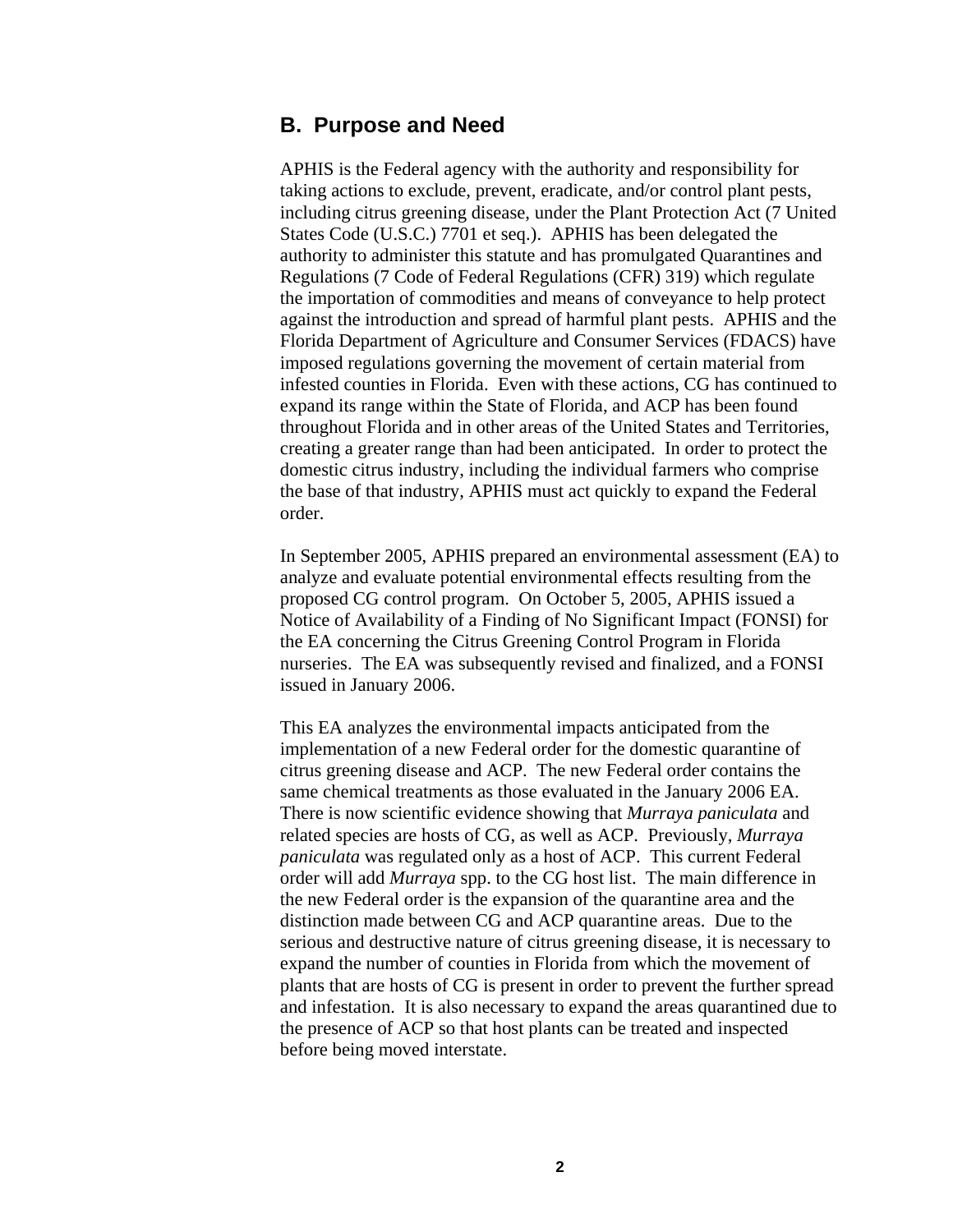<span id="page-5-0"></span>This EA has been prepared consistent with the National Environmental Policy Act of 1969 (NEPA) (42 U.S.C. 4321, et seq.) and APHIS' NEPA implementing procedures (7 CFR part 372). We are providing a 30-day public comment period for response to this EA. (Please send any comments to Stephen Poe, Animal and Plant Health Inspection Service, Plant Protection and Quarantine, 4700 River Road, Unit 134, Riverdale, MD 20737.)

Since CG is a highly injurious citrus disease, and ACP is harmful both as the insect vector of the disease and as a significant citrus pest in its own right, APHIS has determined that it may be necessary to immediately address both the disease and the associated insect pest. This will be accomplished by the restriction of hosts of CG from areas where the disease is present, and the regulation and treatment of plants that are hosts of the psyllid from those areas where the insect is present and may be spread through the movement of infested nursery stock. Therefore, APHIS may have to begin the expanded CG regulatory program in Florida immediately and issue a FONSI for the EA before the comment period on the EA concludes. Nevertheless, all comments received on the EA will be evaluated and responded to after the comment period has ended.

### **II. Alternatives**

#### **A. No Action**

Under the no action alternative, the current Federal order (see appendix A) would remain in effect and would be limited to all of Broward, Martin, Miami-Dade, Monroe, and Palm Beach Counties, and portions of Collier, DeSoto, Hendry, Sarasota, and St. Lucie Counties, Florida.

Under the current Federal order, there is no distinction between CG and ACP quarantine areas. Host plants for both CG and ACP are considered regulated articles. Any plant that is a CG host and within the quarantine area is prohibited from movement outside the quarantine area. Only plants that are ACP but not CG hosts can move out of the quarantine area under a compliance agreement.

Persons or firms engaged in growing, handling, or moving regulated articles are required to enter into compliance agreements in order to move regulated articles. The compliance agreements require that all regulated articles must be treated with a drench containing imidacloprid as the active ingredient 30 days prior to shipping, and the regulated article must be treated with a foliar spray with a product containing either acetamiprid, chlorpyrifos, or fenpropathrin as the active ingredient 10 days prior to movement. In addition, the regulated articles must be inspected and found free of ACP within 72 hours prior to shipping.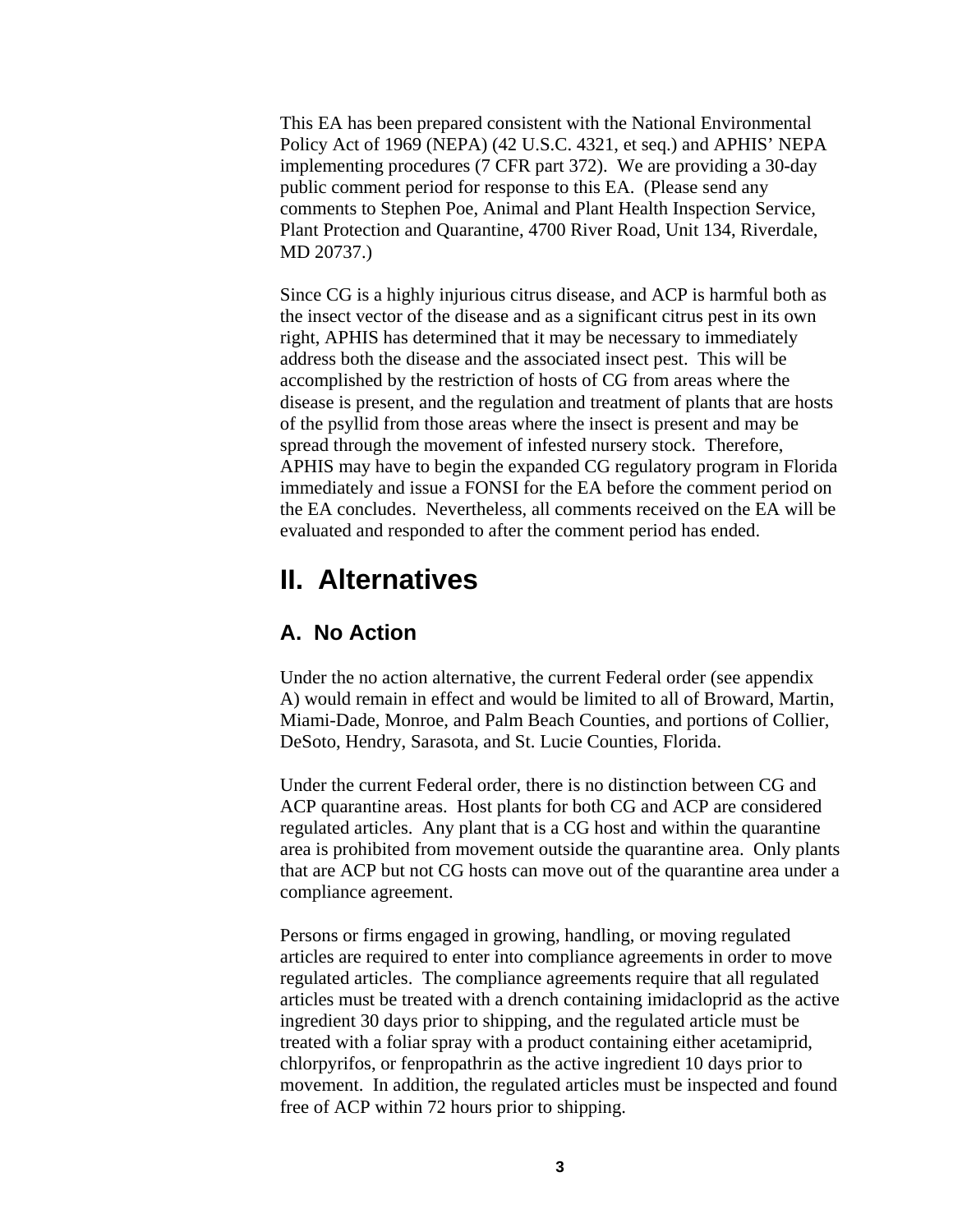<span id="page-6-0"></span>All movement of regulated articles is subject to a limited permit that does not allow the distribution of regulated articles into citrus-producing States or Territories including Alabama, American Samoa, Arizona, California, Louisiana, Northern Marianas Islands, those portions of Texas not quarantined for ACP, and the Virgin Islands of the United States.

#### **B. Proposed Action**

Under the proposed action, the new Federal order (see appendix B) would replace the existing Federal order. The new Federal order distinguishes between CG and ACP quarantined areas. Any person engaged in the business of growing or handling ACP-host plants for interstate movement must enter into a compliance agreement with APHIS to facilitate the interstate movement of ACP-host plants.

The Federal order prohibits CG-host plants and plant parts including, but not limited to, nursery stock, cuttings, budwood, and seed (but not fruit), from being moved interstate from areas quarantined due to the presence of CG (28 counties in Florida); however, plants, budwood, cuttings, or other live plant parts of ACP-host plants that are not CG-host plants will be allowed to move interstate under certain restrictions. The Federal order (see appendix B) specifies which areas are designated as CG-quarantined areas and which host plants are eligible for movement from those areas.

All ACP-host plants and plant parts (including CG-host plants and ACP seeds) can be moved from the ACP-quarantined area under certain conditions. The complete list of ACP-quarantined areas and the ACP-host plants are specified in the Federal order (see appendix B).

The following are the conditions required to move ACP-host plants from CG- or ACP-quarantined areas:

- All regulated articles except curry leaves
	- o Must be treated with a drench containing imidacloprid as the active ingredient 30 days prior to shipping; AND
	- o Must be treated with a foliar spray containing either acetamiprid, chlorpyrifos, or fenpropathrin as the active ingredient 10 days prior to movement.
	- o Must be inspected and found free of ACP within 72 hours prior to shipping; AND
	- o The shipments must be accompanied by the statement "Limited Permit: Not for distribution in AL, AZ, CA, LA, portions of TX not quarantined for ACP, and American Samoa, Northern Mariana Islands, and Virgin Islands of the United States" on a plastic or metal tag attached to each plant, or on the box or container if the plant is sealed in plastic or in a case of plant parts. In addition, this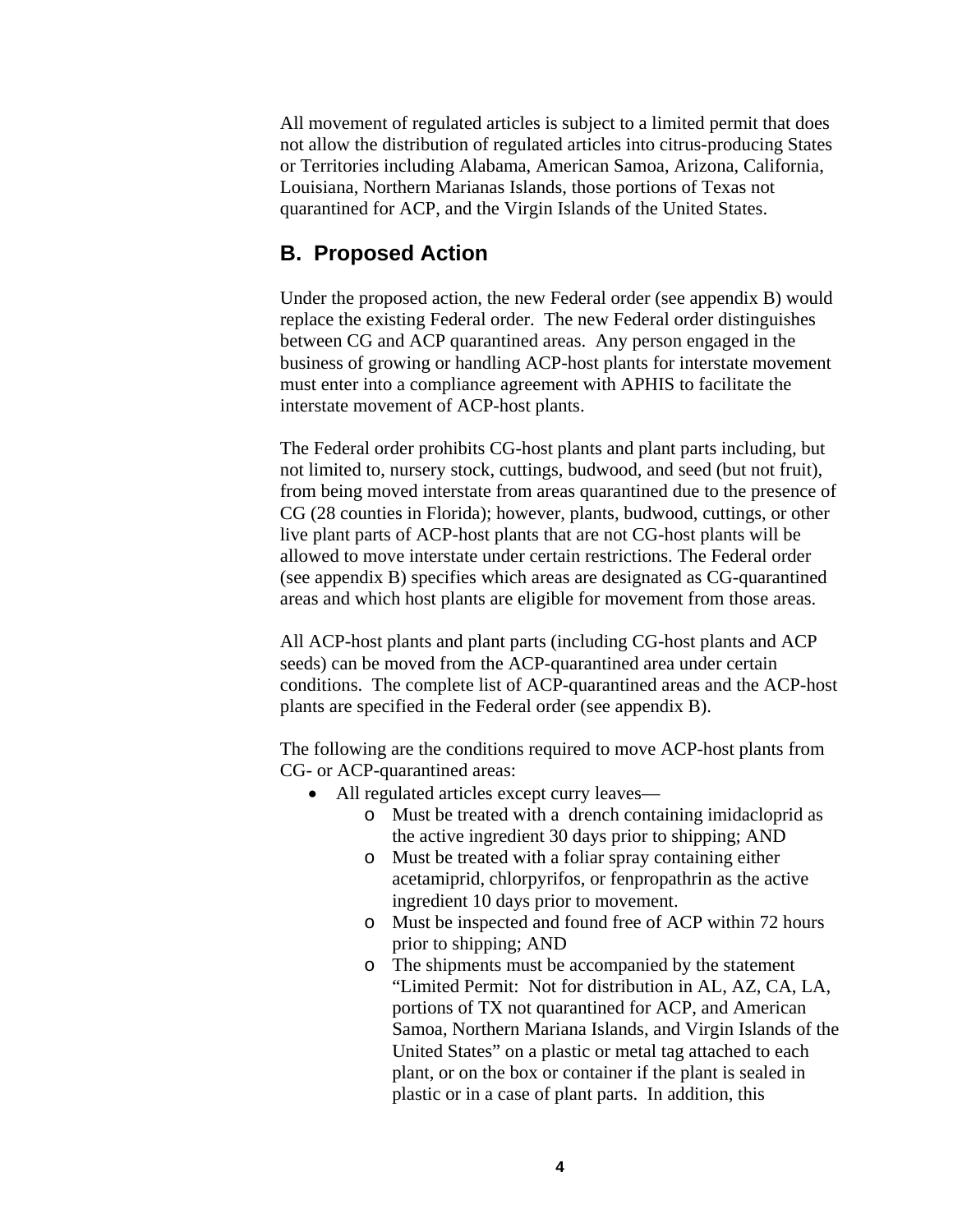statement must be displayed on the outside of any shipping containers used to transport these plants, and to the bill of lading or other shipping documents.

- <span id="page-7-0"></span>• Curry leaves
	- o Must be fumigated with methyl bromide at rates and times described in the T101-n-2 schedule.

# **III. Environmental Consequences**

Under both the no action and the proposed action, the chemical treatments are the same. The main difference in the two alternatives is the expansion of the quarantine zone under the preferred alternative. In addition, the preferred alternative adds ACP-quarantine areas. Furthermore, the preferred alternative allows for a methyl bromide treatment for plant host material that is intended for consumption. The environmental effects from the quarantine and chemical treatments are described below under each of the alternatives.

#### **A. No Action**

Under the no action alternative, the current Federal order would be remain in place and APHIS would not expand the quarantine zone. Under the current Federal order, interstate movement of nursery stock outside a quarantine zone must be conducted under a compliance agreement requiring chemical treatment, inspection, and limited permit.

The current CG-quarantine area includes all of Broward, Martin, Miami-Dade, Monroe, and Palm Beach Counties, and portions of Collier, DeSoto, Hendry, Sarasota, and St. Lucie Counties, Florida (see appendix A). The 2006 Federal order did not distinguish between CG- and ACP-quarantine areas. **1. Quarantine Area** 

> Since the May 2006 Federal order, CG has spread to 28 counties within Florida. Without increasing the CG-quarantine area and establishing the ACP-quarantine area, there is a heightened chance that CG will spread to other citrus-producing areas through the interstate movement of nursery stock.

As mentioned before, CG is a serious disease to citrus trees. Once a tree is infected, it cannot be cured. CG greatly reduces production, destroys the economic value of the fruit, and can kill trees. If CG establishes in other States and/or Territories, significant pesticide use by individuals and organizations would be required to try to control ACP and, thus, the spread of citrus greening. Such increased pesticide usage may cause substantial environmental impacts that could greatly exceed those limited environmental impacts under the new Federal order.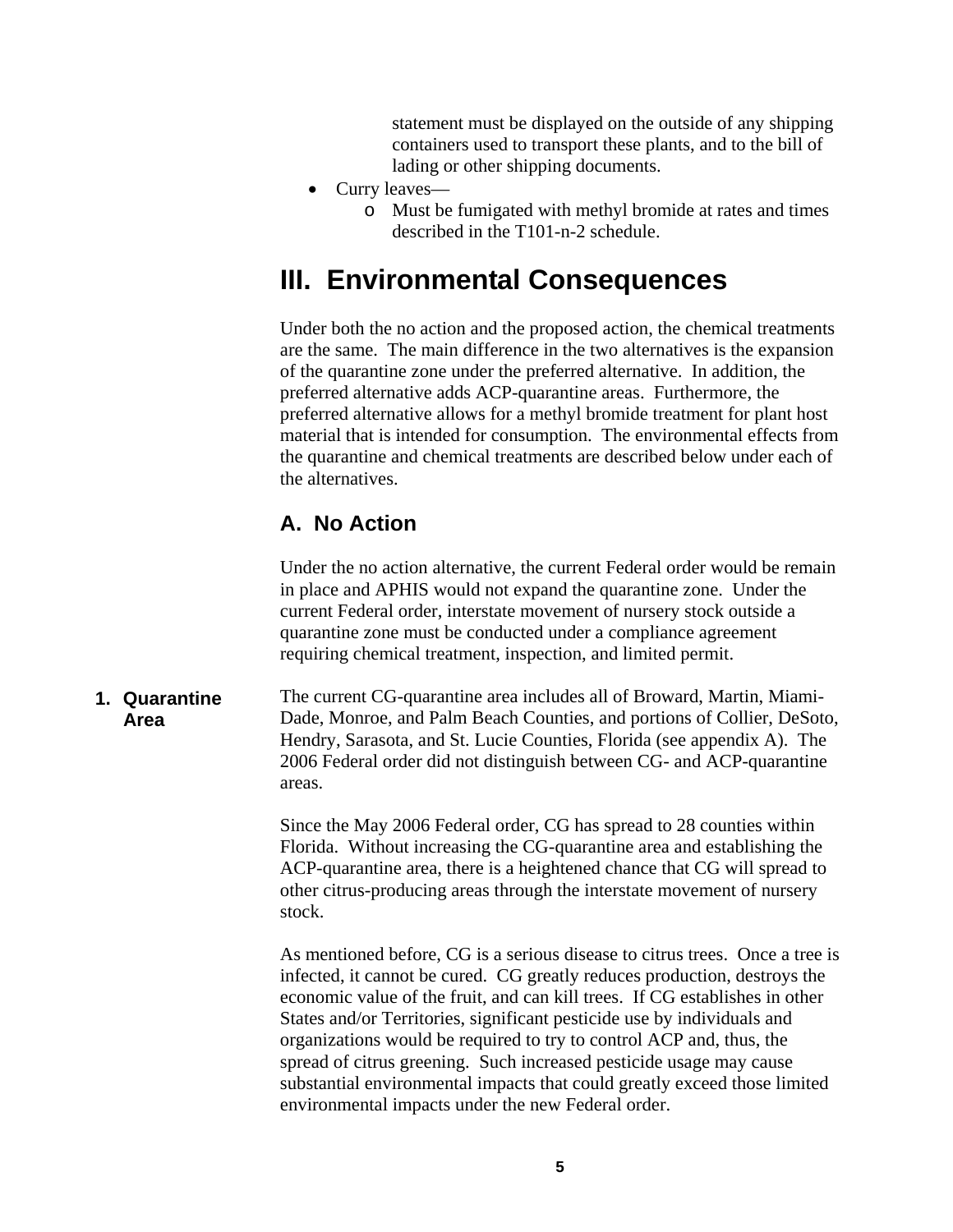Although ACP is a vector of citrus greening, ACP by itself is a pest to citrus trees; however, because ACP spreads CG quickly in an area, it is important to limit the spread of ACP in order to control CG.

#### Under the no action alternative, any plants, budwood, cuttings, or other fresh or live plant parts (except seed and fruit) of ACP hosts must be treated with a drench containing imidacloprid as the active ingredient 30 days prior to movement, as well as with a foliar spray with a product containing either acetamiprid, chlorpyrifos, or fenpropathrin as the active ingredient 10 days prior to movement. The State of Florida, where most citrus-producing nurseries are located, will require as of January 1, 2008, all citrus nursery stock and other hosts of CG (including *Murraya paniculata*) to be propagated inside of insect-resistant enclosures that would exclude nontarget wildlife, thus, essentially eliminating impacts to nontarget wildlife in Florida. Only ACP-host plants that are not CG-host plants are eligible for movement. All CG-host plants within the CGquarantine area are prohibited from interstate movement**. 2. Chemical Control**

#### **a. Drench Treatment**

Imidacloprid is applied through the soil to treat the roots of the plant according to label directions. The product is intended to reach the root system and be absorbed into the tree. These treatments will be confined in a nursery setting, and will have limited to no impacts in surrounding areas. The product must be used according to label directions, restrictions, and precautions. A risk assessment was completed on human health and nontarget species for the use of the chemical treatments for the Citrus Greening Program in September 2005. The conclusions of the risk assessment are summarized below (USDA, 2005).

#### *Human Health*

Imidacloprid is a systemic, chloro-nicotinyl insecticide chemically related to the tobacco toxin nicotine. The mode of toxic action is unique and works by interfering with the transmission of stimuli in the insect's nervous system. Specifically, imidacloprid causes a blockage in a type of neuronal pathway (nicotinergic) that is more abundant in insects than in warm-blooded animals. Because of their molecular shape, size, and charge, nicotine and nicotinoids fit into receptor molecules in the nervous system that normally receive the molecule acetylcholine. This molecule carries nerve impulses from one nerve cell to another, or from a nerve cell to the tissue that a nerve controls. Imidacloprid overstimulates the nerve, ultimately resulting in the insect's paralysis and eventual death. Since this nicotinergic site of action is more prevalent in insects than in higher organisms, the pesticide is selectively more toxic to insects. Signs and symptoms of exposure in humans include fatigue, twitching, cramps, and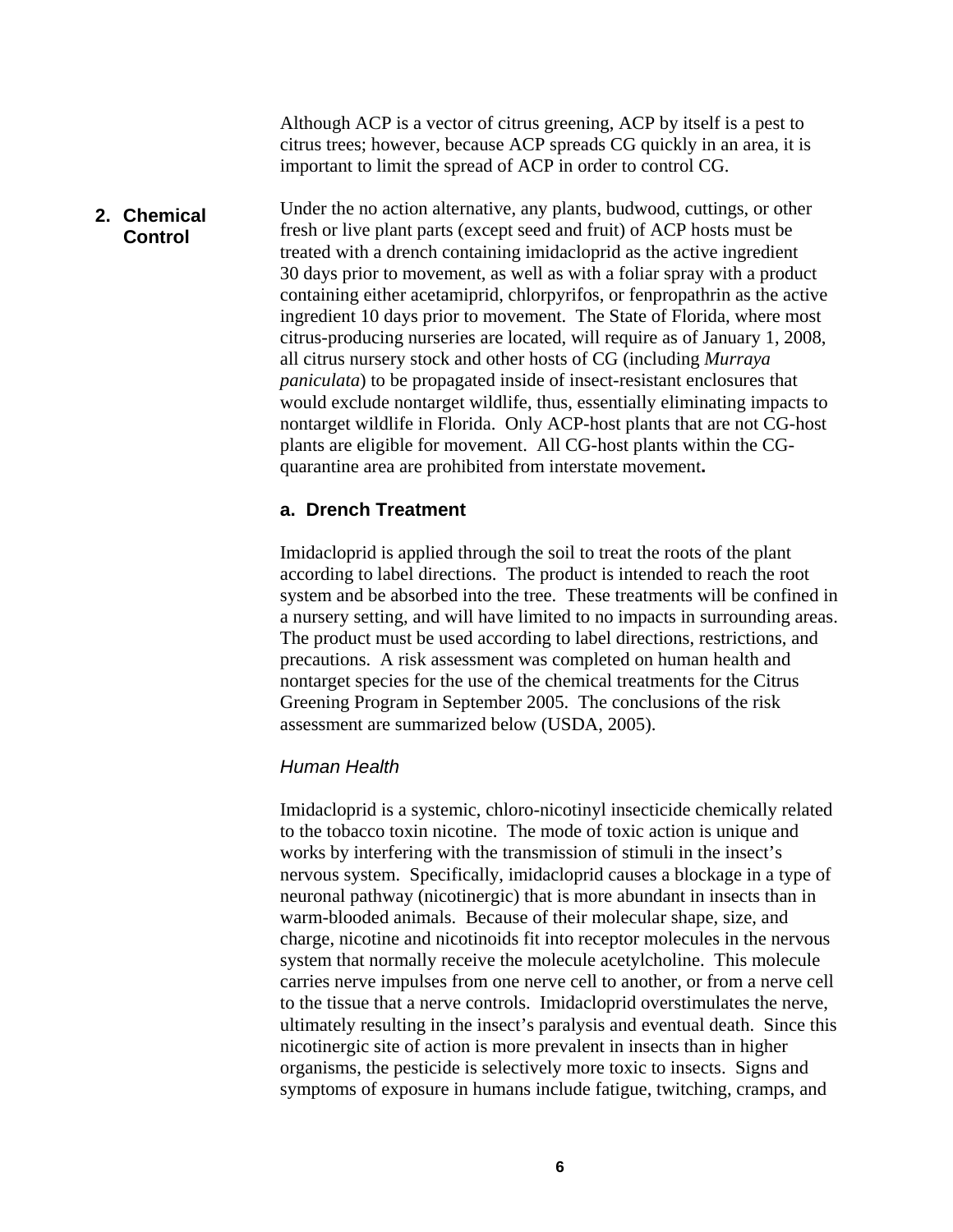muscle weakness, including the muscles for breathing. Imidacloprid is not considered carcinogenic by the U.S. Environmental Protection Agency (EPA). The application of this pesticide is limited to treatments of nursery stock. Imidacloprid is the least toxic of the systemic program pesticides. None of the routine or extreme exposure scenarios pose unacceptable risks to workers or applicators. Moreover, required protective gear and safety precautions further ensure that no adverse effects to program workers are expected (USDA, 2005).

#### *Nontarget Organisms*

The program use of imidacloprid for treatment of nursery stock is unlikely to impact most nontarget wildlife. Imidacloprid is moderately to severely toxic to birds including, but not limited to, American robin, northern mockingbird, European starling, red-winged blackbird, and house sparrow. The area affected by the pesticide will be limited to nurseries and should only affect a limited number of birds, if any at all. Although imidacloprid is nontoxic to fish, it is highly toxic to aquatic insects. Adherence to label and program application restrictions should preclude any drift or runoff to water. Terrestrial invertebrates will have a high mortality rate; however, it is unlikely to exceed that of other pesticides currently in use in nurseries (USDA, 2005).

#### *Environmental Quality*

Any effects of imidacloprid to the quality of the air, soil, and water will be of no consequence and of limited time duration. Imidacloprid is moderately soluble in water and will dissipate quickly. It is absorbed by soil particles and has low mobility. Imidacloprid is readily taken up by plants and translocated; however, the program treatments are not expected to result in any bioaccumulation hazards (USDA, 2005).

#### **b. Foliar Treatment**

Under the no action alternative, ACP-host plants, budwoods, and cuttings must be treated with a foliar spray 10 days prior to movement. The foliar spray consists of the product being applied to the leaves of the tree. The Federal order specifies that the foliar spray contain acetamiprid, chlorpyrifos, or fenpropathrin as the active ingredient. The treatments will be contained within the nursery, thus, limiting the environmental effects in surrounding areas. The product must be used according to label directions, restrictions and precautions. A risk assessment was completed on human health and nontarget species for the use of the chemical treatments for the Citrus Greening Program in September 2005. The conclusions of the risk assessment are summarized below (USDA, 2005).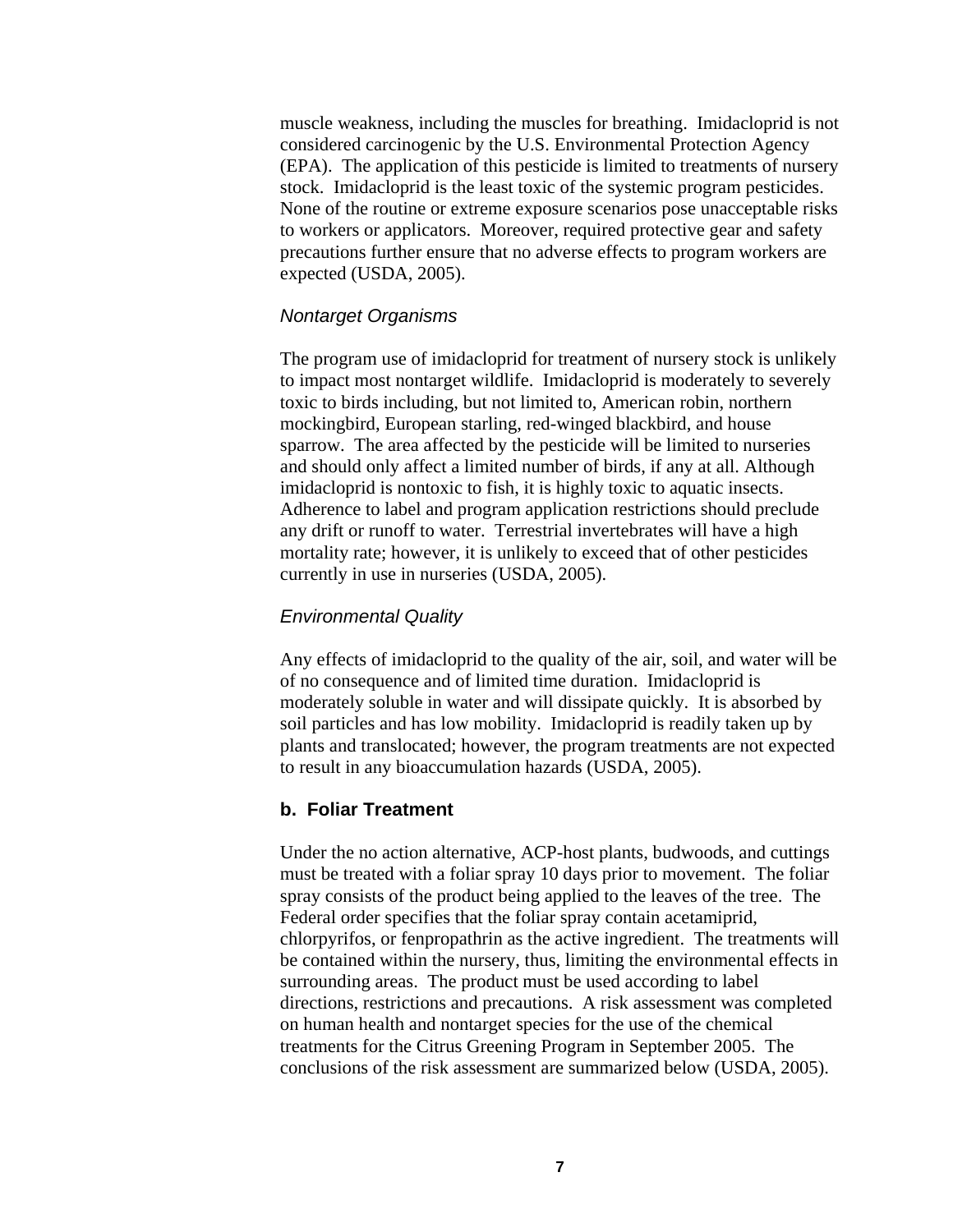#### **(1) Acetamiprid**

#### *Human Health*

Acetamiprid is a systemic, chloro-nicotinyl insecticide chemically related to the tobacco toxin nicotine. The mode of toxic action is unique and works by interfering with the transmission of stimuli in the insect's nervous system. Specifically, acetamiprid causes a blockage in a type of neuronal pathway (nicotinergic) that is more abundant in insects than in warm-blooded animals. Because of their molecular shape, size, and charge, nicotine and nicotinoids fit into receptor molecules in the nervous system that normally receive the molecule acetylcholine. This molecule carries nerve impulses from one nerve cell to another, or from a nerve cell to the tissue that a nerve controls. Acetamiprid overstimulates the nerve, ultimately resulting in the insect's paralysis and eventual death. Since this nicotinergic site of action is more prevalent in insects than in higher organisms, the pesticide is selectively more toxic to insects. Signs and symptoms of exposure in humans include fatigue, twitching, cramps, and muscle weakness, including the muscles for breathing. Acetamiprid is classified as an "unlikely" human carcinogen by EPA (EPA, 2002).

The application of acetamiprid is limited to treatments of nursery stock. None of the routine or extreme exposure scenarios pose unacceptable risks to workers or applicators. Moreover, required protective gear and safety precautions further ensure that no adverse effects to program workers are expected.

#### *Nontarget Organisms*

The program use of acetamiprid for treatment of nursery stock is unlikely to impact most nontarget wildlife. Acetamiprid is moderately toxic to birds and mammals (EPA, 2002; Kingtai Chemical Co., 2006); however, the area affected by the pesticide will be limited to nurseries and should only affect a limited number of birds, if any at all. Although it is nontoxic to fish, it is slightly to highly toxic to certain aquatic invertebrates (EPA, 2002). Adherence to label and program application restrictions should preclude any drift or runoff to water. Some terrestrial invertebrates (particularly some insects) will have a high mortality rate; however, it is unlikely to exceed that of other pesticides currently in use in nurseries. Acetamiprid is only moderately toxic to bees (EPA, 2002). Acetamiprid does not pose any risks of bioaccumulation in fish or organic sediments (EPA, 2002).

#### *Environmental Quality*

Any effects of acetamiprid to the quality of the air, soil, and water will be of no consequence and of limited time duration. Acetamiprid is highly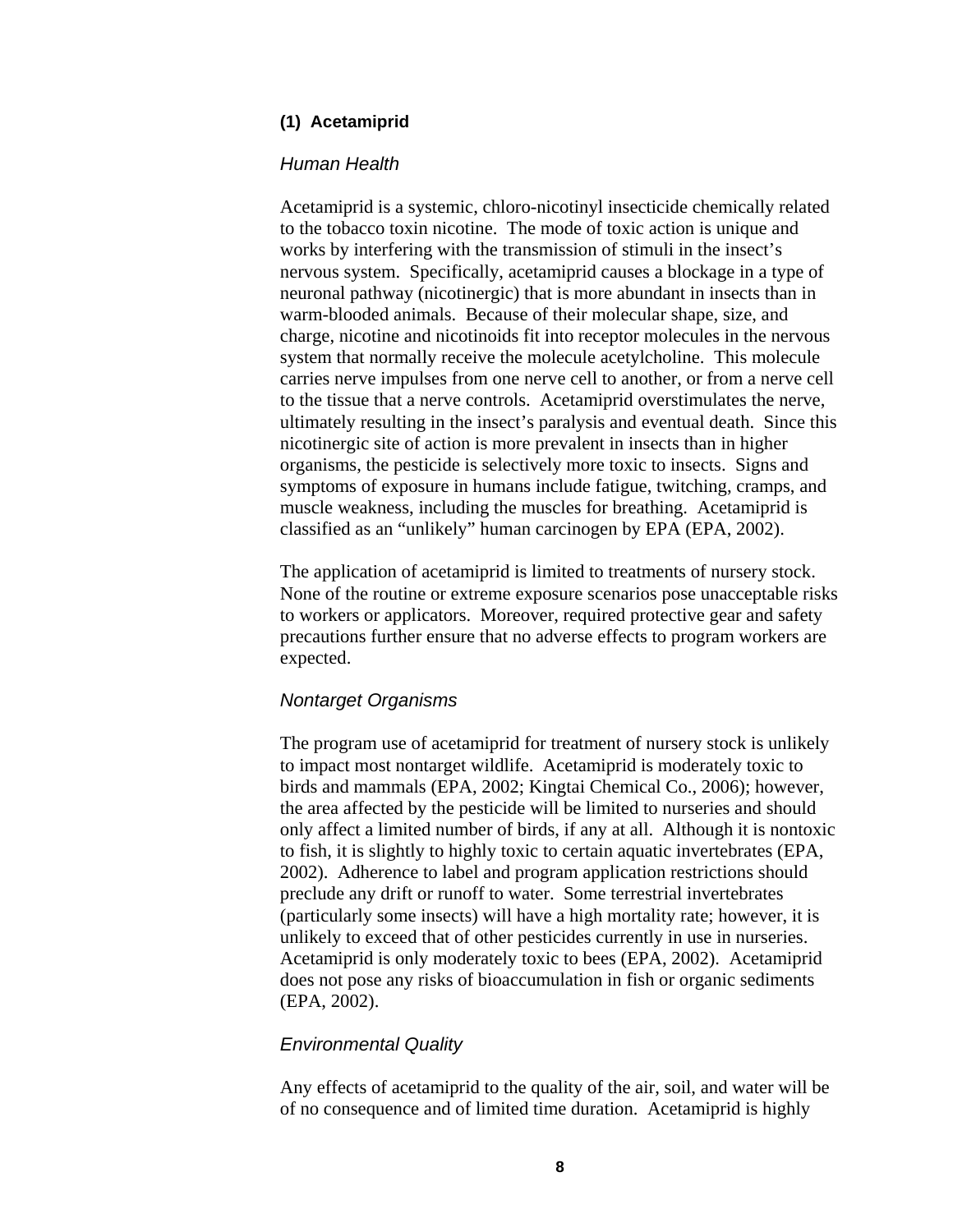soluble in water and will dissipate quickly (Kingtai Chemical Co., 2006). It is absorbed by soil particles; however, is readily degraded by aerobic soil metabolism (EPA, 2002; Kingtai Chemical Co., 2006). The low application rate and rapid degradation preclude any potential for soil mobility (EPA, 2002). Acetamiprid is readily taken up by plants and translocated; however, the program treatments are not expected to result in any bioaccumulation hazards due to rapid degradation (Kingtai Chemical Co., 2006).

#### **(2) Chlorpyrifos**

#### *Human Health*

Chlorpyrifos is an organophosphate insecticide that can cause neurotoxic effects. The toxicity of chlorpyrifos occurs primarily through the inhibition of acetylcholinesterase enzyme activity which permits the transmission of nerve impulses across the nerve synapse. Signs and symptoms of low doses include localized effects, such as nosebleeds, blurred vision, and bronchial constriction, and systemic effects, such as nausea, sweating, dizziness, and muscular weakness. At higher doses the signs and symptoms include irregular heartbeat, elevated blood pressure, cramps, and convulsions. Chlorpyrifos is not considered carcinogenic based upon studies acceptable to EPA (USDA, 2005).

The application of chlorpyrifos is limited to treatment of nursery stock; therefore, the only individuals that may be affected by the use of this insecticide are the nursery workers and the occupational workers who apply the pesticide. Several chlorpyrifos scenarios (such as backpack applicators, hydraulic rig applicators, and ground personnel) do exceed the maximum acceptable exposure but pose no evident risk to human health (Regulatory Reference Value or RRV) when proper safety precautions are taken and protective gear is worn; however, this elevated risk is not lifethreatening. Protective gear and safety precautions required by label adherence and standard program operating procedures are designed to ensure that no adverse effects to program workers are expected (USDA, 2005).

#### *Nontarget Organisms*

The program use of chlorpyrifos for treatment of nursery stock is unlikely to impact most nontarget wildlife. Chlorpyrifos has a moderate toxicity to mammals when consumed. It can be moderately toxic to birds, and severely toxic to some individual bird species; however, mammals and birds will generally not be in the affected area at the time of spraying. Symptoms of non-fatal exposure to birds include cholinesterase depression, weight loss, reduced egg production, and reduced hatchling survival. It is severely toxic to terrestrial invertebrates, such as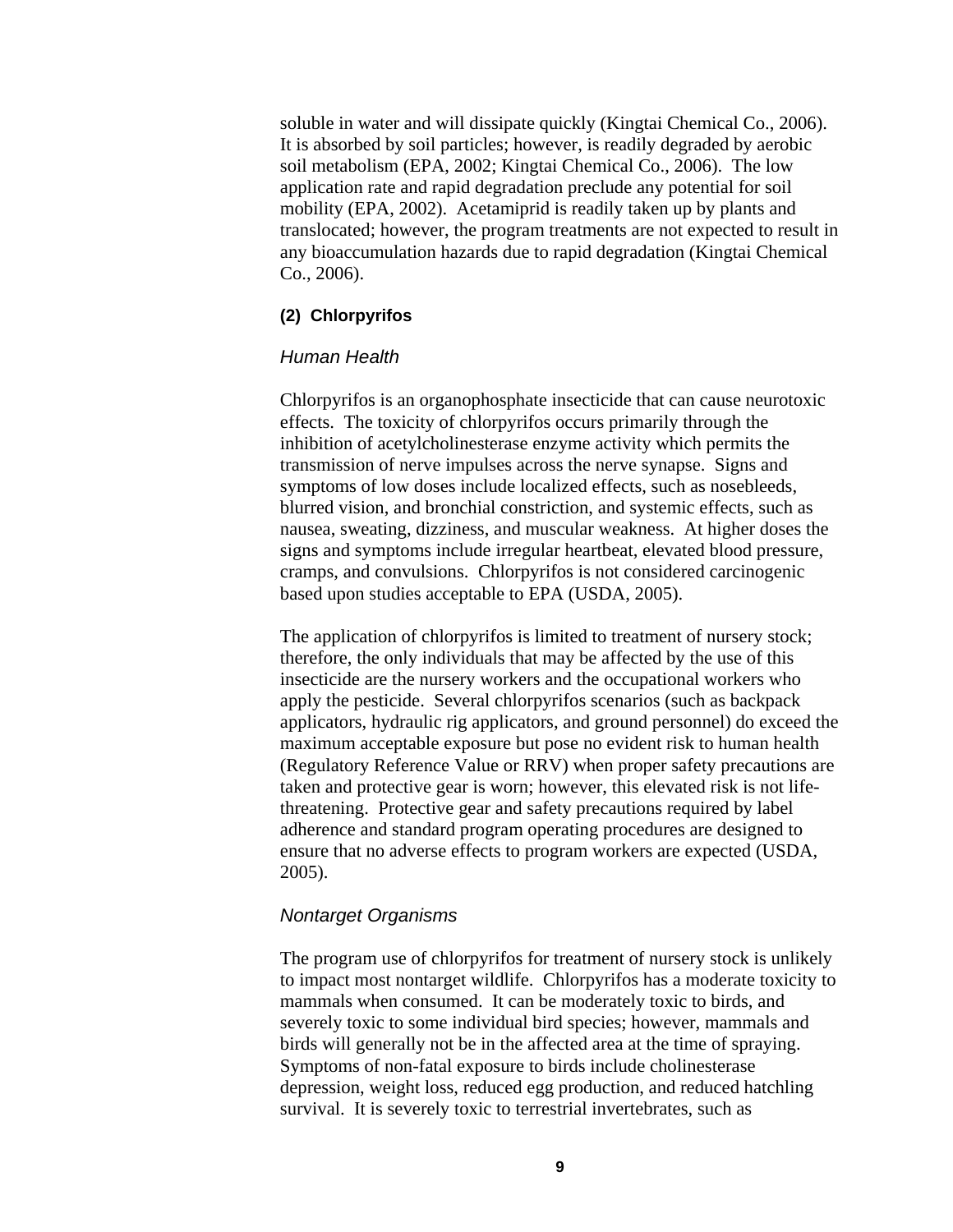earthworms and worker honeybees; however, this effect is not uncommon to other pesticides which are currently being used in nurseries. Chlorpyrifos can be severely toxic to fish and aquatic invertebrates; however, the label forbids direct application to water. Residues from drift or runoff are not anticipated to pose substantial risks to these species (USDA, 2005).

#### *Environmental Quality*

Any effects of chlorpyrifos to the quality of the air, soil, or water will be of no consequence and of limited time duration. Chlorpyrifos can persist in soil and water for several months under certain conditions; however, the persistence is generally only for a month or less. This is dependent on the organic content of the soil; nevertheless, chlorpyrifos can remain in silt which can runoff or drift to surface waters. Potential bioaccumulation in aquatic organisms could be of concern if applications have much drift to water bodies. Residues may persist on treated vegetation; however, it is not anticipated to pose bioaccumulation hazards (USDA, 2005).

#### **(3) Fenpropathrin**

#### *Human Health*

Fenpropathrin is a synthetic pyrethroid insecticide which affects the nervous system. It is a moderate skin irritant and eye irritant. Signs and symptoms of exposure can include muscle contractions, tremors, ataxia, and nerve paralysis at moderate to high levels of exposure. Fenpropathrin is not considered carcinogenic by EPA (USDA, 2005).

The application of this pesticide is limited to nursery stock. Potential pesticide exposures are limited to nursery workers and the occupational workers who apply the pesticide. Backpack spray application and hydraulic rig applications, for the extreme exposure scenario, are the only scenarios that exceed the RRV. The extreme exposure scenario presumes that the worker will be exposed to higher quantities of the pesticide when that individual is not following safety protocols or wearing protective gear. Protective gear and safety precautions required by label adherence, and standard program operating procedures are designed to ensure that no adverse effects to program workers are expected (USDA, 2005).

#### *Nontarget Organisms*

The program use of fenpropathrin for treatment of nursery stock is unlikely to impact most nontarget wildlife. The toxicity of fenpropathrin is moderate to mammals, and has a slight oral toxicity to birds and terrestrial stages of reptiles and amphibians. There is a high risk for exposed shrews and bats; however, given the limited use in this program,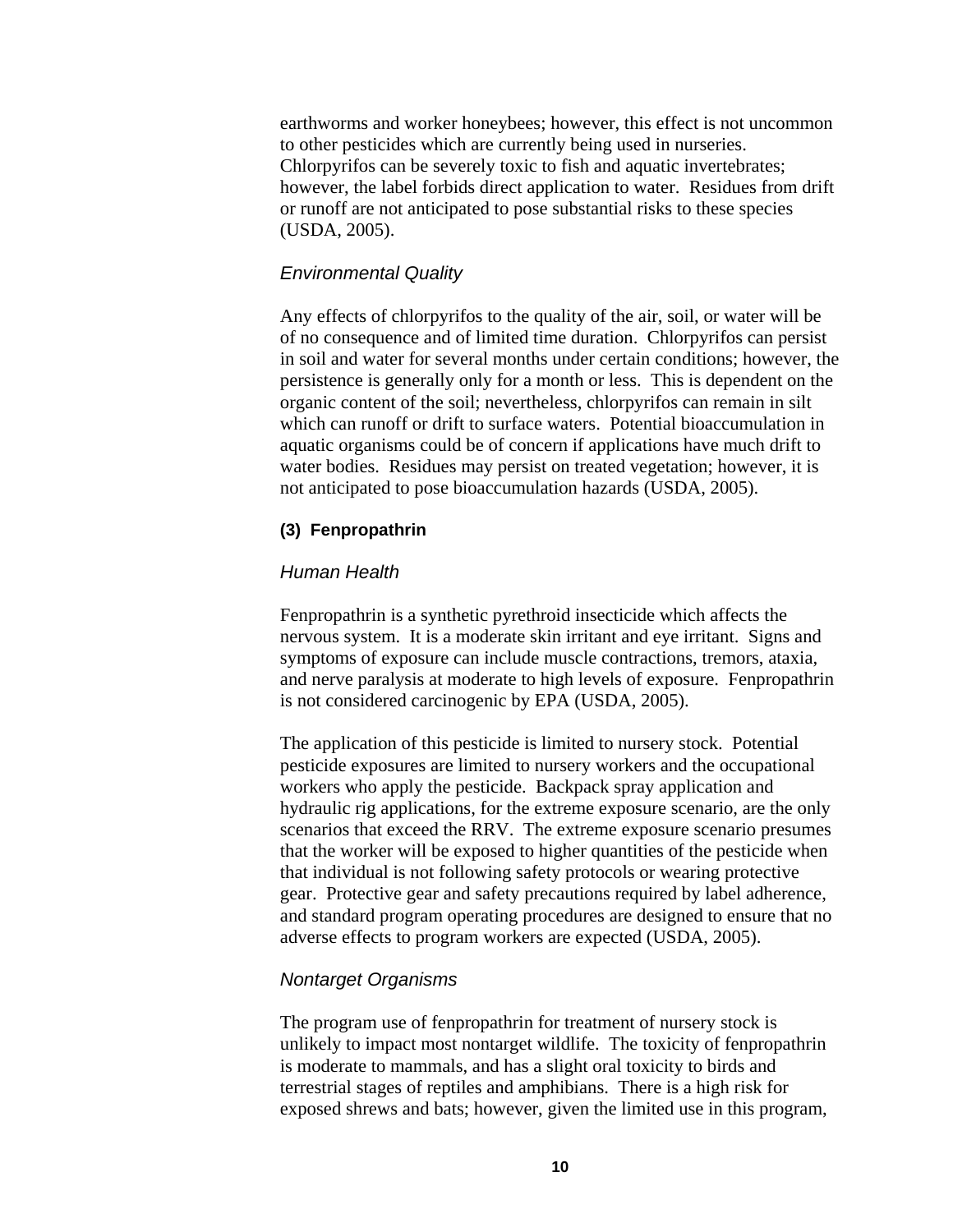<span id="page-13-0"></span>shrews and bats are unlikely to be located in the affected area. It is highly toxic to most aquatic organisms; nevertheless, aquatic organisms will most likely not be affected because the limited area of application within the nursery should not pose any risk of drift or runoff to waters which contain aquatic organisms. Terrestrial invertebrates will have a high mortality rate; however, this is unlikely to exceed that of other pesticides currently in use in the nurseries (USDA, 2005).

#### *Environmental Quality*

Any effects of fenpropathrin to the quality of the air, soil, or water will be of no consequence and of limited time duration. Fenpropathrin has low water solubility; however, fenpropathrin can be persistent in water for up to 245 days. It adheres to soil particles easily and generally is not persistent for more than 2 weeks. Residues on treated vegetation are also of short persistence (USDA, 2005).

#### **B. Proposed Action**

Under the proposed action, APHIS will issue a new Federal order (see appendix B) expanding the current CG quarantine to include 28 counties in Florida. Shipping of CG-host plants from the CG-quarantine area will be prohibited; however, ACP-host plants that are not hosts of CG will be allowed to move interstate under certain conditions.

The new Federal order will also create ACP-quarantine areas. Shipments of ACP-host plants from these quarantine areas will be allowed under certain conditions. The ACP-quarantine area will include the entire State of Florida, Hawaii, the Territory of Guam, the Commonwealth of Puerto Rico, and several counties in Texas.

ACP-host plants and plant parts, except for curry leaves, will be treated with a drench of imidacloprid 30 days prior to movement and foliar treatment with acetamiprid, chlorpyrifos, or fenpropathrin 10 days prior to movement. The product must be inspected and found free of any ACP 72 hours prior to movement, and will not be allowed to move to any citrus-producing State per a limited permit.

Curry leaves will be fumigated with methyl bromide prior to shipping interstate. The curry leaves will not require additional inspection and may be moved interstate to any location. The shipping container must indicate the origin of the material and indicate that it has been treated to eliminate ACP.

The environmental effects in the expansion of the quarantine zone, the chemical treatments, and fumigation will be discussed in detail below.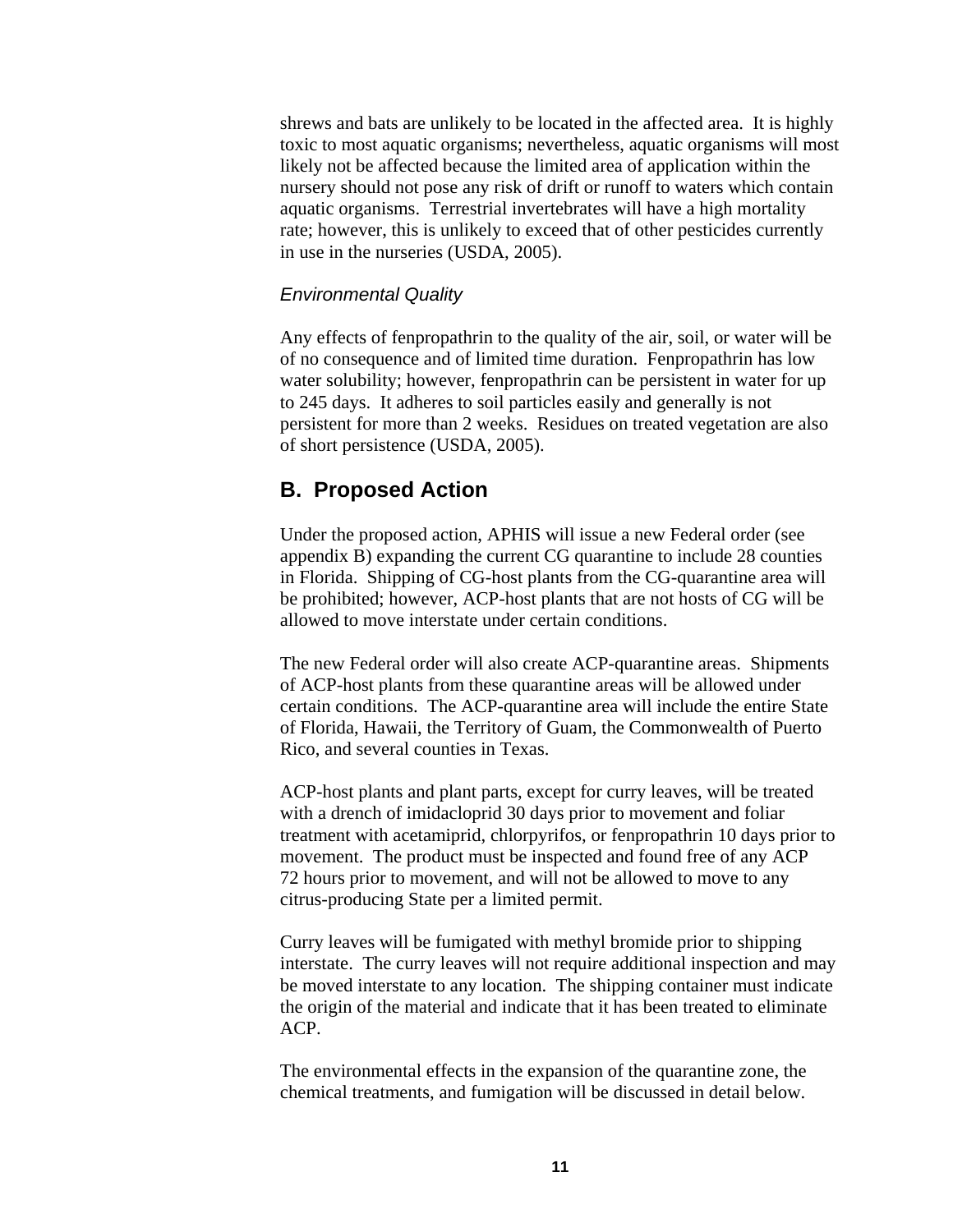The expansion of the current Federal order, to include 28 counties in Florida, will reduce the likelihood that CG will be spread through artificial means. The quarantines of entire counties, as opposed to listing partial counties, will eliminate any confusion that could arise under the 2006 Federal order about when pesticides should be used. The 28 counties in Florida include all counties in the United States known to have CG. Under the proposed Federal Order, all CG-host material is prohibited from shipment outside the quarantine area. The preponderance of ornamental citrus and ACP-host plants is grown in southern Florida, which is under the CG quarantine or the ACP quarantine. The number of nurseries shipping CG-hosts plants interstate will be greatly reduced. It is estimated that about six nurseries in Florida and two in Texas, with perhaps one or two in Hawaii and Puerto Rico, would seek compliance agreements to ship CG- or ACP-host plants from the quarantine area. **1. Quarantine Areas** 

> The addition of an ACP-quarantine area will further reduce the spread of ACP. ACP is a pest of citrus trees and it has the ability to spread CG if it encounters a tree infected with CG. The drench and foliar treatments, along with inspection required prior to movement of ACP-host plants and plant products from an ACP quarantine area, will limit the artificial spread of ACP, thus reducing the ability of CG to spread if introduced to a citrus-producing area. This could result in an increase of pesticide use in new areas quarantined for ACP; however, nursery production of ACP and CG hosts is far less in those States (Texas, Hawaii, and Puerto Rico) than in Florida, and only a few nurseries would be expected to seek compliance agreements for shipping.

- The environmental effects from the use of the imidacloprid drench and the foliar treatment with acetamiprid, chlorpyrifos, or fenpropathrin will be similar to those seen under the no action alternative. Although the quarantine area has been increased, there are a limited number of nurseries (estimated at less than 10) that would be expected to seek compliance agreements for interstate shipping of ACP-host plants and, thus, there will be limited increase in the amount of chemical treatments. **2. Chemical Treatments**
- Methyl bromide will be used to treat curry leaves to destroy any ACP that may be present. Methyl bromide is a substance classified by EPA, under the Clean Air Act, as a Class I ozone-depleting chemical. This ozone depletion is the primary issue of environmental concern related to fumigations with methyl bromide. The expected use of methyl bromide in fumigations of ACP-host material, under this quarantine, is expected to be very small, and will be well below any levels that could contribute measurably to ozone depletion. A thorough review of the potential effects of methyl bromide uses in fumigations on ozone depletion was originally presented in the final environmental impact statement (EIS) for **3. Fumigation Treatment**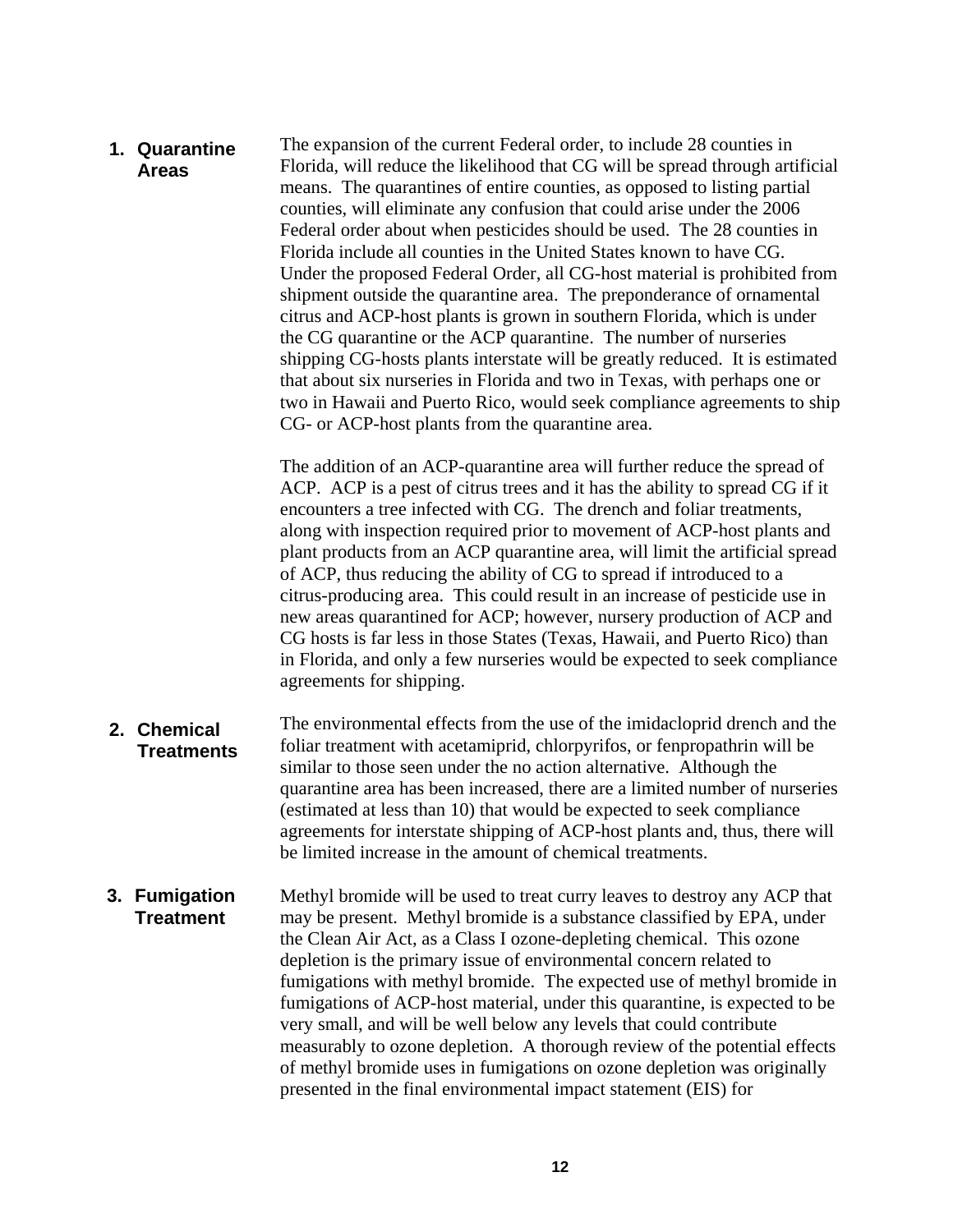<span id="page-15-0"></span>Importation of Solid Wood Packing Material (August, 2003). This document has recently been updated and is titled Importation of Solid Wood Packing Material, Draft Supplement to the Final Environmental Impact Statement—February 2007 (USDA, 2007a). This EIS determined that the cumulative impact of methyl bromide from routine commodity treatments on ozone depletion is not expected to be consequential.

# **IV. Other Environmental Considerations**

#### **A. Endangered Species Act**

Section 7 of the Endangered Species Act and its implementing regulations require Federal agencies to ensure that their actions are not likely to jeopardize the continued existence of endangered or threatened species or result in the destruction or adverse modification of critical habitat. The potential for affecting endangered and threatened species exists only at the site where required pesticide treatments may occur, namely in nurseries. Therefore, APHIS intends to evaluate each nursery that may apply pesticides for ACP control under this Federal order to determine its potential for impacting endangered and threatened species and critical habitat. This is expected to be less than a total of 10 nurseries (6 in Florida and 2 in Texas). In addition, the State of Florida will require, as of January 1, 2008, all citrus nursery stock and other hosts of CG (including *Murraya paniculata*) to be propagated inside of insect-resistant enclosures that would exclude nontarget wildlife. If there is a potential to impact listed species or critical habitat, APHIS will consult with the U. S. Fish and Wildlife Service and/or National Marine Fisheries Service to insure that proper measures are taken to protect endangered and threatened species. Any conservation measures decided upon will be incorporated into the compliance agreements required by the nurseries.

#### **B. Executive Orders**

Consistent with Executive Order (EO) 12898, "Federal Actions to Address Environmental Justice in Minority Populations and Low-income Populations," APHIS considered the potential for the proposed control measures to have any disproportionately high and adverse human health or environmental effects on any minority populations and low-income populations. APHIS has determined that the environmental and human health effects from the proposed applications are minimal and are not expected to have disproportionate adverse effects to any minority or lowincome populations. Protective gear and safety precautions, required by the label adherence and standard operating procedures, are designed to ensure that no adverse effects to program workers will be expected. Because it is only being applied inside commercial and ornamental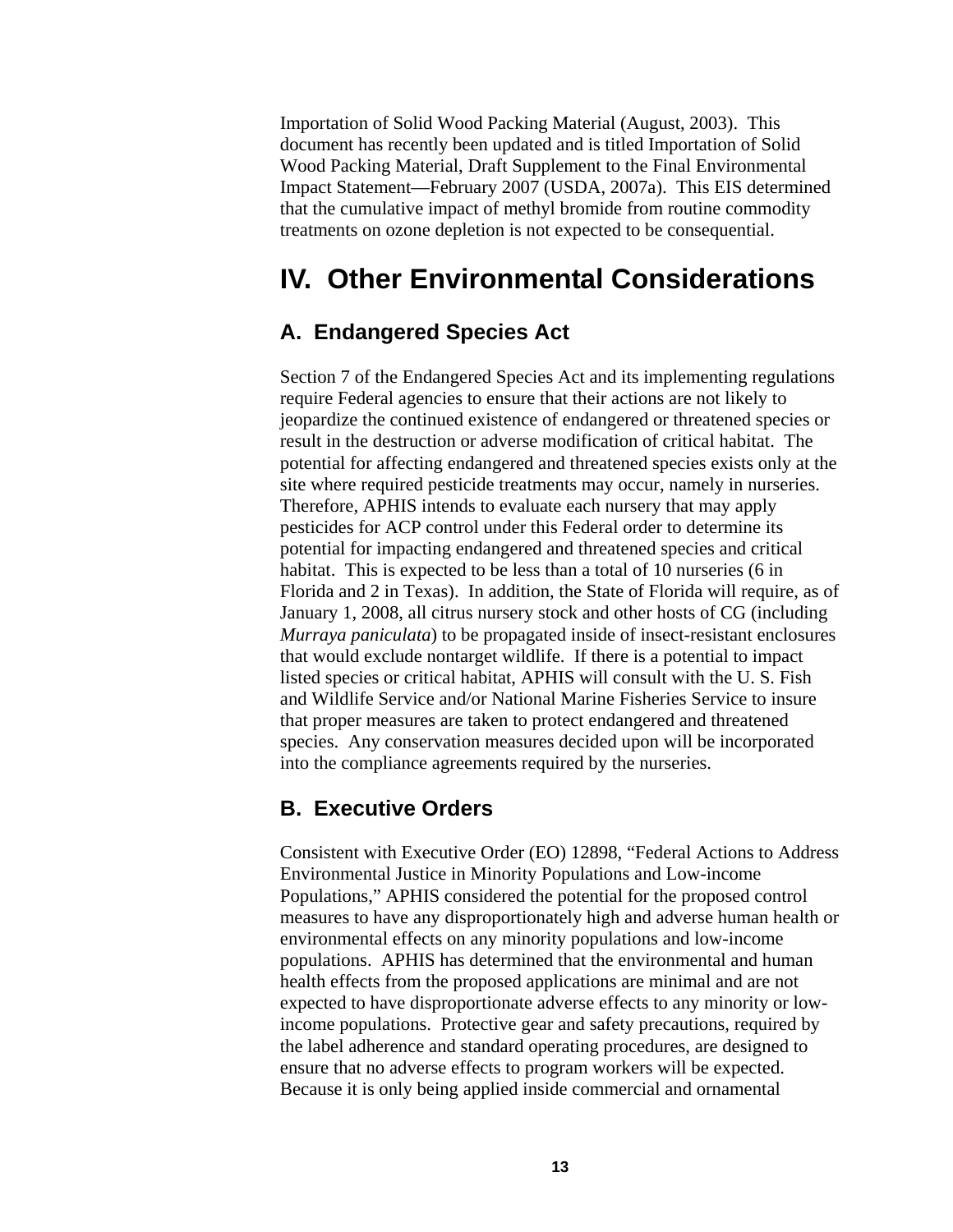nurseries, there is very little to no potential for any effects from quarantine treatments that could affect minority or low-income populations.

Consistent with EO 13045, "Protection of Children from Environmental Health Risks and Safety Risks," APHIS considered the potential for disproportionately high and adverse environmental health and safety risks to children resulting from the proposed control measures. The proposed program applications to control ACP and, thus, CG are only made within commercial and ornamental nurseries; therefore, no exposure to children is expected to occur. It is the responsibility and obligation of the program pesticide applicators (either employees of the commercial plant nursery or those hired by the commercial plant nursery to do the pesticide applications) to ensure that the general public is not in or around areas being treated. This ensures that no exposure of the general public or children will occur during the application process. Protective gear and safety precautions, required by the label adherence and standard operating procedures, are designed to ensure that no adverse effects to program workers will be expected. The only possible exposure would be to the applicator and nursery workers and, then, only if they are not following the prescribed label use and safety directions (a label violation). Therefore, it was determined that no disproportionate effects to children are anticipated as a consequence of implementing the preferred alternative.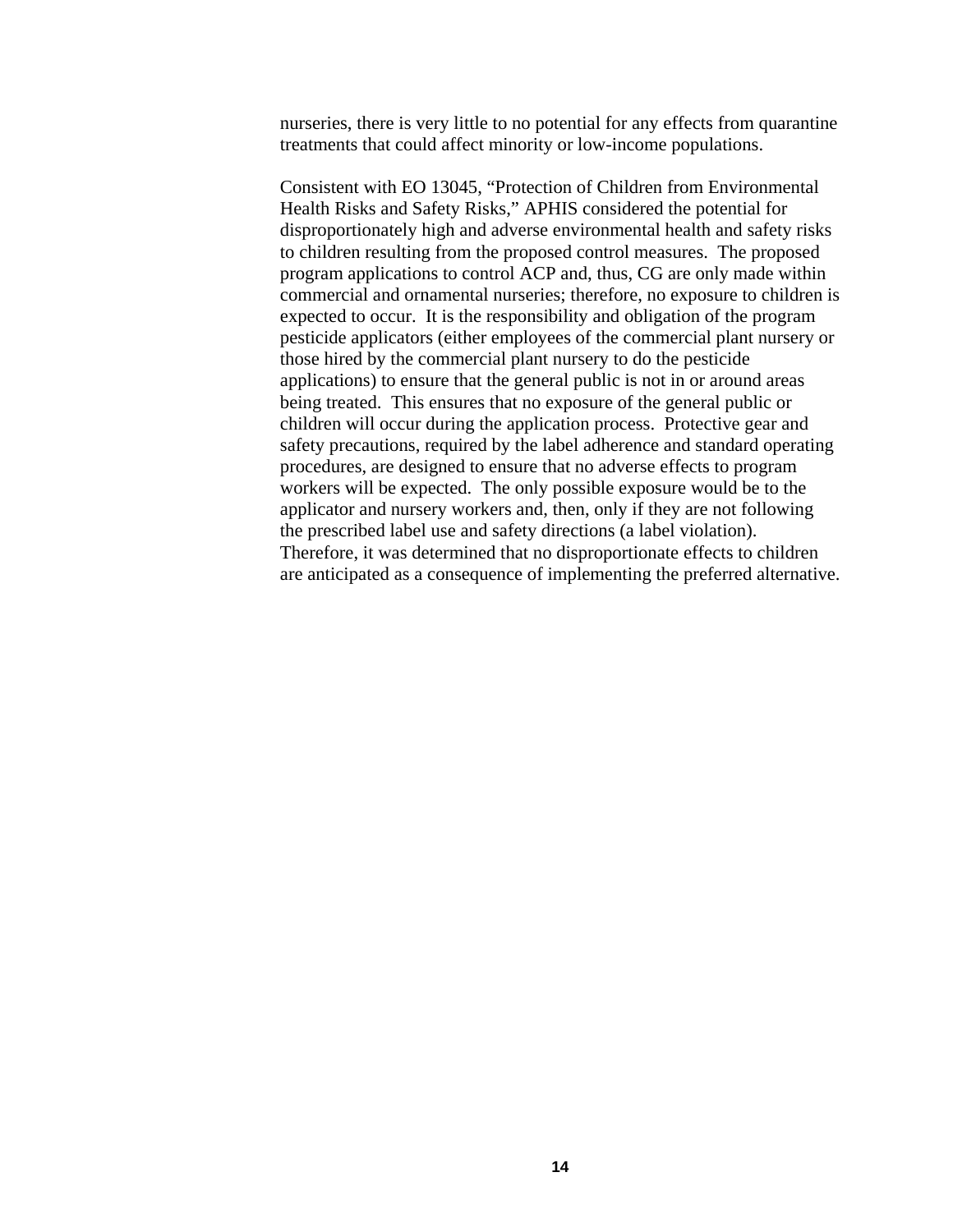# <span id="page-17-0"></span>**V. Agencies, Organizations, and Individuals Consulted**

U.S. Department of Agriculture Animal and Plant Health Inspection Service Policy and Program Development Environmental Services 4700 River Road, Unit 149 Riverdale, MD 20737

U.S. Department of Agriculture Animal and Plant Health Inspection Service Plant Protection and Quarantine Emergency and Domestic Programs 4700 River Road, Unit 134 Riverdale, MD 20737

U.S. Department of Agriculture Animal and Plant Health Inspection Service Plant Protection and Quarantine Planning, Analysis, and Regulatory Coordination 4700 River Road, Unit 156 Riverdale, MD 20737

U.S. Department of Agriculture Animal and Plant Health Inspection Service Plant Protection and Quarantine Emergency and Domestic Programs Citrus Health Response Program 920 Main Campus Drive; Suite 200 Raleigh, NC 27606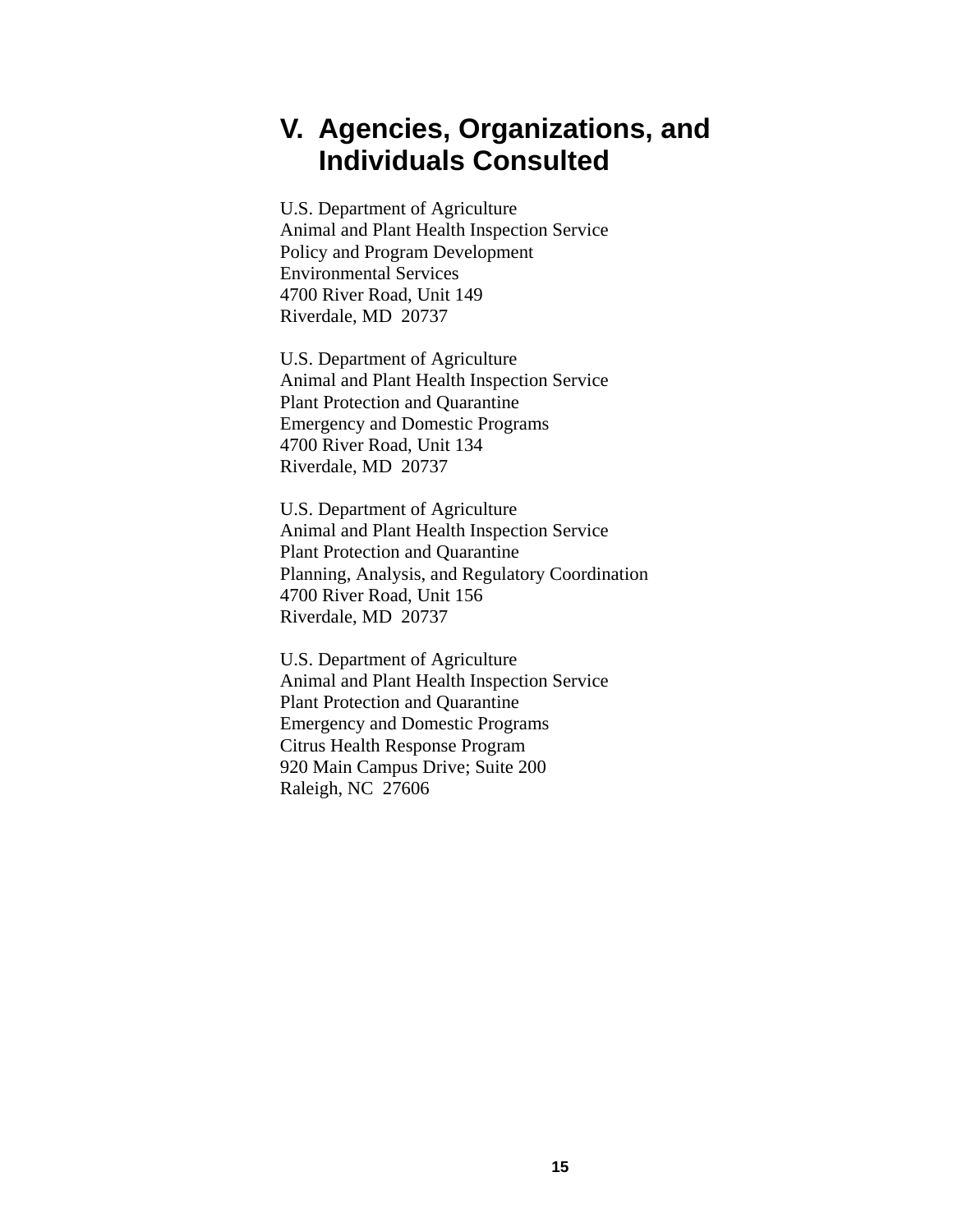## <span id="page-18-0"></span>**VI. References**

EPA—See U.S. Environmental Protection Agency

Kingtai Chemicals Co., 2006. Insecticide—Acetamiprid. Kingtai Chemicals Co., Limited Jiaxing, Zhejiang, China. Available online at [http://www.kingtaichem.com/pro\\_i\\_ACETAMIPRID.htm.](http://www.kingtaichem.com/pro_i_ACETAMIPRID.htm) Last accessed on October 18, 2007.

USDA—See U.S. Department of Agriculture, Animal and Plant Health Inspection Service

U.S. Department of Agriculture, Animal and Plant Health Inspection Service, 2005. Citrus Greening Eradication Program Pesticide Applications Human Health and Non-Target Species Risk Assessment, September 2005. USDA, APHIS, Riverdale, Maryland.

U.S. Department of Agriculture, Animal and Plant Health Inspection Service, 2007a. Importation of solid wood packing material, draft supplement to the final environmental impact statement—February 2007. USDA, APHIS, Riverdale, Maryland.

U.S. Environmental Protection Agency, Office of Prevention, Pesticide and Toxic Substances, 2002. Pesticide fact sheet. Acetamiprid. March 15, 2002. EPA, Arlington, Virginia.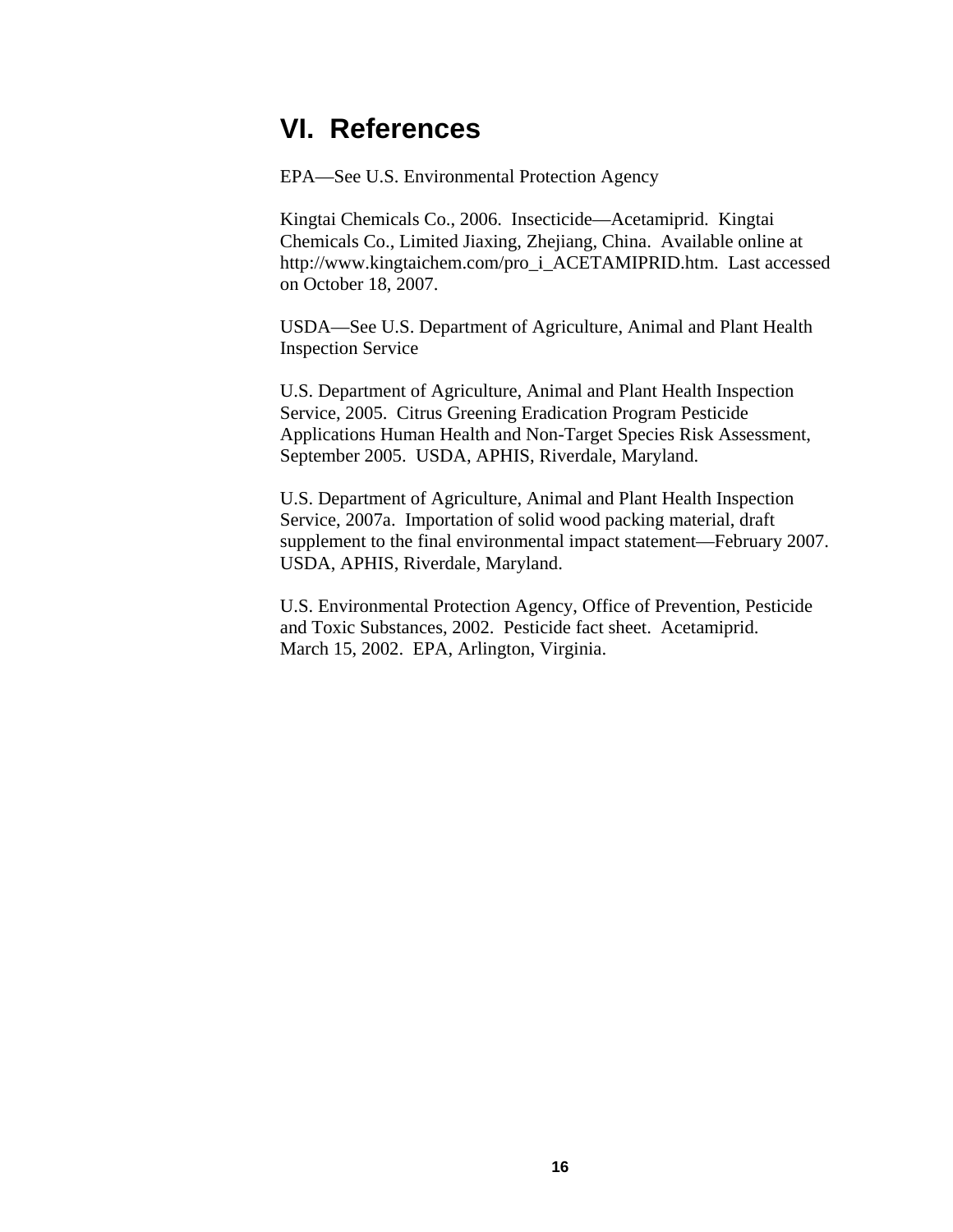# **APPENDIX A**

# **FEDERAL DOMESTIC QUARANTINE ORDER HUANG LONG BING (Citrus Greening)**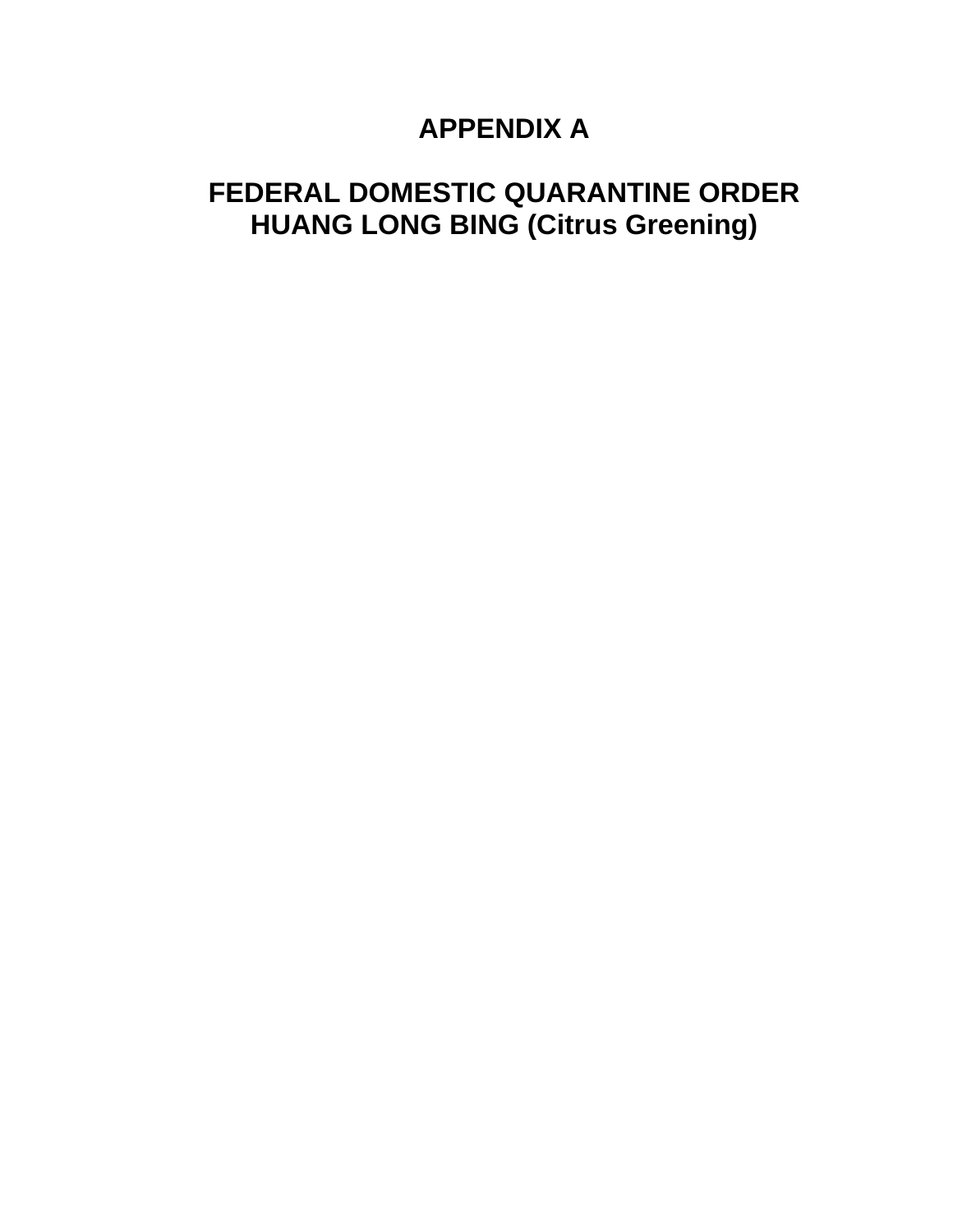#### **FEDERAL DOMESTIC QUARANTINE ORDER HUANG LONG BING (CITRUS GREENING)**

The purpose and goal of this order is to prevent the spread of *Candidatus* Liberibacter asiaticus through regulatory authority provided by Section 412(a) of the Plant Protection Act of June 20, 2000, as amended, 7 U.S.C. 7712(a), which authorizes the Secretary of Agriculture to prohibit or restrict the movement in interstate commerce of any plant, plant part, or article if the Secretary determines that the prohibition or restriction is necessary to prevent the dissemination of a plant pest within the United States.

The Administrator of APHIS considers it necessary, in order to prevent the dissemination of *Candidatus* Liberibacter asiaticus, to establish restrictions on the interstate movement of nursery stock from regulated areas in Florida as described in this Federal Order.

Huanglongbing, (HLB), or citrus greening, a highly injurious disease of citrus caused by the bacterium *Candidatus* Liberibacter asiaticus*,* was first detected in Miami-Dade County, Florida. On September 16, 2005, APHIS imposed restrictions on the interstate movement of all *Candidatus* Liberibacter asiaticus host plant material, and Asian citrus psyllid (*Diaphorina citri*) host plant material, from within the quarantined area, in order to prevent the artificial spread of this disease (see attached memorandum to STATE AND TERRITORY AGRICULTURAL REGULATORY OFFICIALS, DA#2005-30; also found at:

[http://www.aphis.usda.gov/ppq/ep/citrus\\_greening/pdf\\_files/spro2005-30.pdf\)](http://www.aphis.usda.gov/ppq/ep/citrus_greening/pdf_files/spro2005-30.pdf)

#### **Regulated Articles: Hosts of Huanglongbing (***Candidatus* **Liberibacter asiaticus).**

The following hosts are prohibited to be shipped or moved outside the quarantine area, including all live plants, budwood, and cuttings of: *Aeglopsis chevalieri, Balsamocitrus dawei, Calodendrum capense,* x *Citrofortunella microcarpa*, × *Citroncirus webberi, Citrus spp., Clausena indica, C. lansium, Fortunella* spp., *Limonia acidissima, Microcitrus australasica, Murraya koenigii, Poncirus trifoliata, Severinia buxifolia, Swinglea glutinosa, Toddalia lanceolata* and *Triphasia trifolia.*

**Regulated Articles: Hosts of the Asian citrus psyllid, (***Diaphorina citri***).** The following hosts for the insect vector require regulatory treatments before interstate movement is allowed outside the quarantine area. This includes all live plants, budwood, and cuttings of: *Aegle marmelos, Afraegle gabonensis, Afraegle paniculata, Atalantia*  spp*., Citropsis gilletiana, Citropsis schweinfurthii, Clausena anisum-olens, Clausena excavate, Eremocitrus glauca*, *Eromocitrus hybrid*, *Merrillia caloxylon, Microcitrus australis, Microcitrus papuana, Microcitronella, Murraya paniculata, Naringi crenulata, Pamburus missionis, Toddalia asiatica, Vepris lanceolata,* and *Zanthoxylum fagara.*

Movement is allowed to any state or territory except Alabama, American Samoa, Arizona, California, Guam, Hawaii, Louisiana, Northern Mariana Islands, Puerto Rico, Texas, and the Virgin Islands of the United States.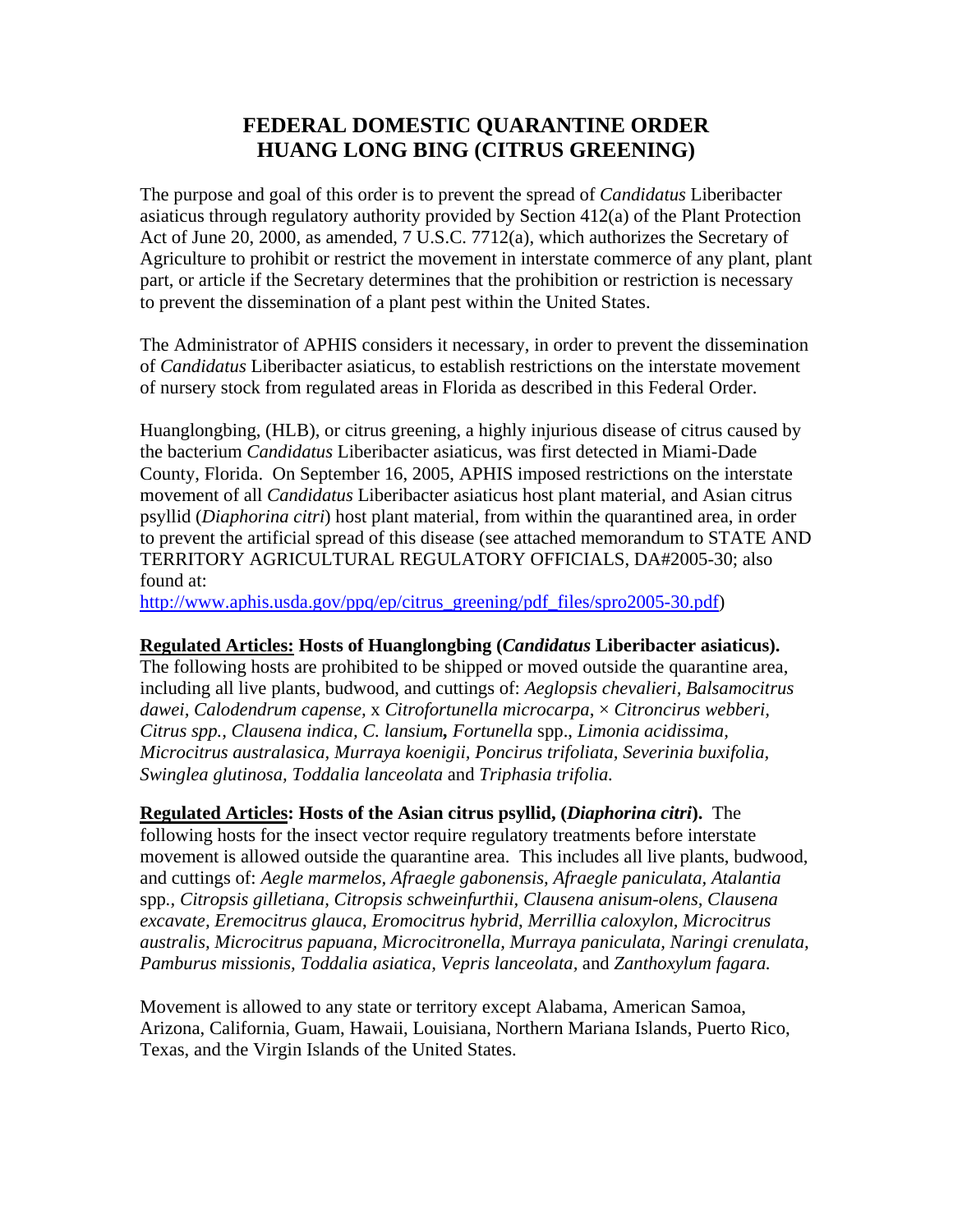#### **Quarantined Area**

All of Broward, Martin, Miami-Dade, Monroe, and Palm Beach Counties, and portions of Collier, DeSoto, Hendry, Sarasota, and St. Lucie Counties, Florida. The location of quarantined areas may be found at:

<http://www.doacs.state.fl.us/pi/chrp/greening/citrusgreening.html>

#### **Compliance Agreements**

Persons or firms engaged in growing, handling, or moving regulated articles are required to enter into a compliance agreement in order to move regulated articles. A Federal compliance agreement with APHIS is required for interstate movement, and a State compliance agreement with FDACS is required for intrastate movement. In addition, they must agree to handle, pack, process, treat, and move regulated articles in accordance with this Federal Order; to use all permits and certificates in accordance with instructions; and to maintain and offer for inspection such records as may be required.

Persons or firms under compliance agreements are responsible for treatments of all regulated articles for the control of psyllids. For treatments, they must use an Environmental Protection Agency (EPA)-approved product labeled for use in nurseries and follow the product label; its applicable directions and; restrictions and precautions, including statements pertaining to Worker Protection Standards. Requirements for treatments include:

• Chemical management of the Asian citrus psyllid on ornamental host plants in nurseries requires that all regulated articles must be treated with a drench containing imidacloprid as the active ingredient 30 days prior to shipping and be treated with a foliar spray with a product containing either acetamiprid, chlorpyrifos, or fenpropathrin as the active ingredient 10 days prior to movement. Examples of EPA-approved products labeled for use in nurseries for psyllid control can be found at:

<http://www.doacs.state.fl.us/pi/chrp/greening/citrusgreening.html>

- All plants which have been treated in accordance with this agreement must be inspected and found free of the Asian citrus psyllid within 72 hours prior to shipping.
- Shipments will either be certified by an authorized representative of FDACS or APHIS, or self-certified by persons under compliance agreements, with monitoring and auditing by FDACS or APHIS.
- Shipments will not be authorized for distribution to the following citrus producing states or territories: Alabama, American Samoa, Arizona, California, Guam, Hawaii, Louisiana, Northern Marianas Islands, Puerto Rico, Texas, or the Virgin Islands of the United States.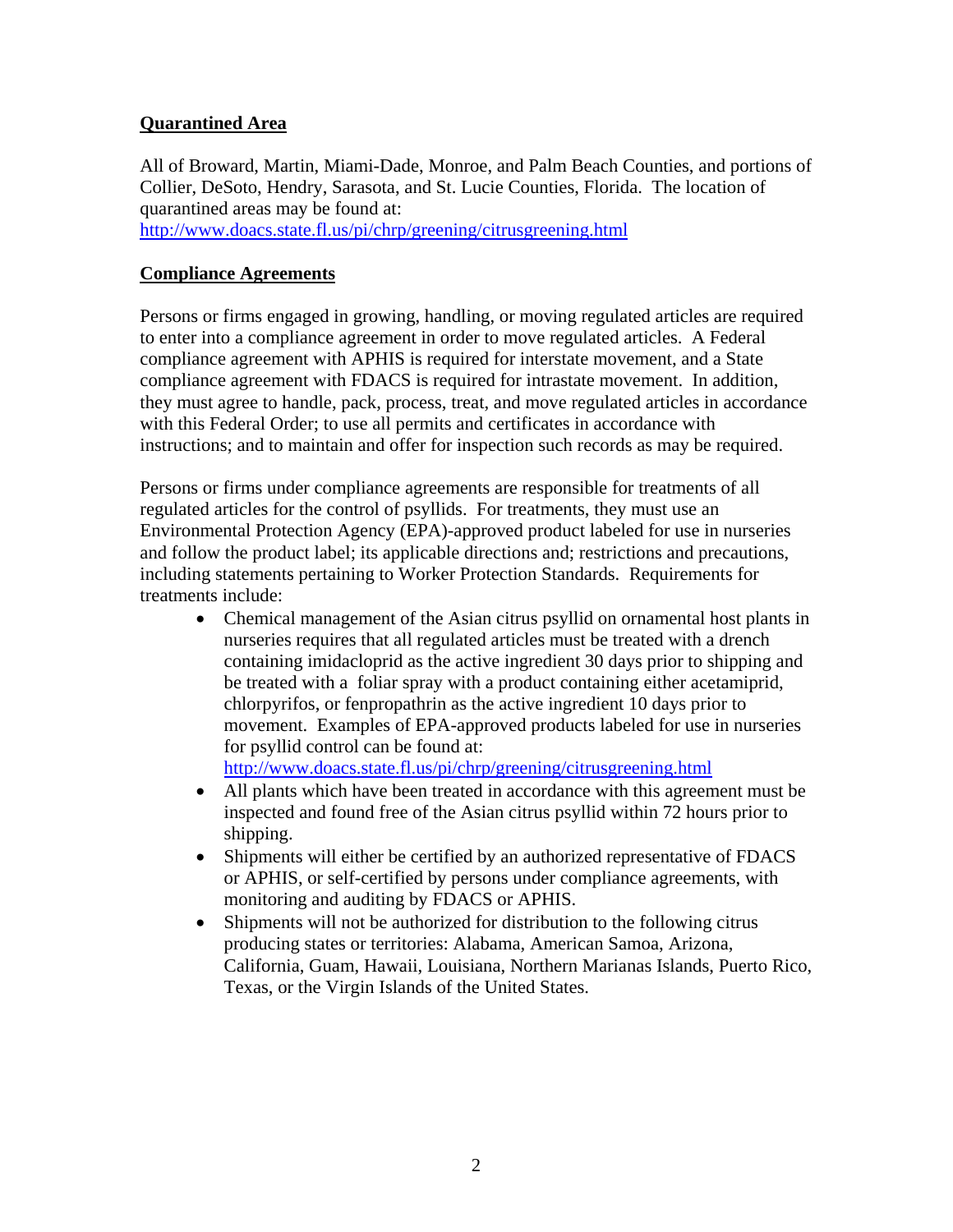#### **State Certificate/Federal Limited Permit**

An inspector will issue a state certificate with a Federal limited permit stamp for the interstate movement of a regulated article if the inspector determines that the shipment has been treated in accordance with this Federal Order. State certificates without a Federal limited permit stamp will be used for intrastate movement of a regulated article.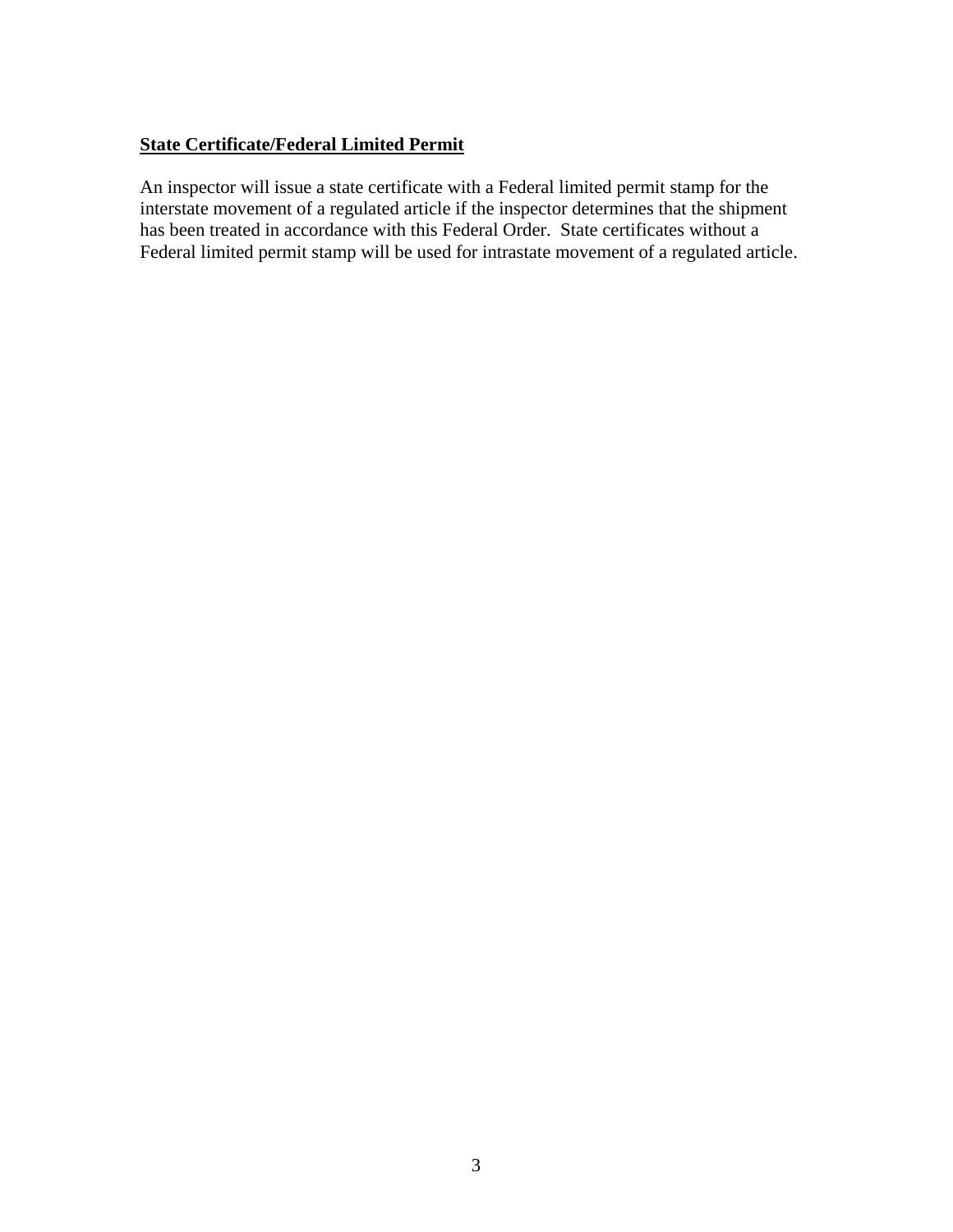# **APPENDIX B**

# **FEDERAL DOMESTIC QUARANTINE ORDER: CITRUS GREENING DISEASE (CG) and ASIAN CITRUS PSYLLID (ACP)**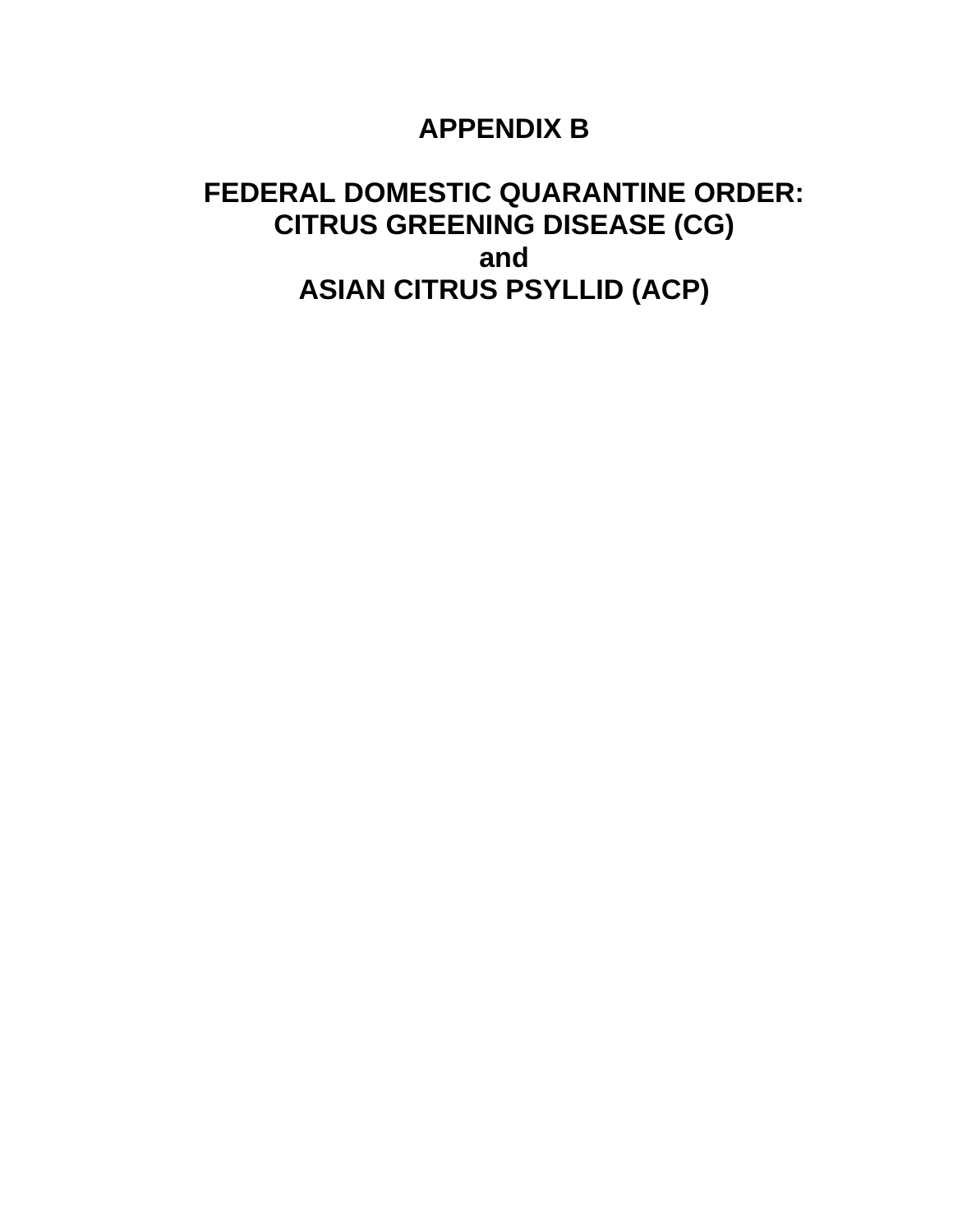#### **FEDERAL DOMESTIC QUARANTINE ORDER: CITRUS GREENING DISEASE (CG) and ASIAN CITRUS PSYLLID (ACP)**

The purpose and goal of this order is to prevent the spread of citrus greening disease (CG) also known as Huanglongbing disease of citrus, belonging to the genus *Candidatus* Liberibacter spp., and the Asian citrus psyllid (ACP) through regulatory authority provided by Section 412(a) of the Plant Protection Act of June 20, 2000, as amended, 7 U.S.C. 7712(a), which authorizes the Secretary of Agriculture to prohibit or restrict the movement in interstate commerce of any plant, plant part, or article if the Secretary determines that the prohibition or restriction is necessary to prevent the dissemination of a plant pest within the United States.

The Administrator of the Animal and Plant Health Inspection Service (APHIS) considers it necessary, in order to prevent the dissemination of CG and/or ACP, to establish restrictions on the interstate movement of CG host material from quarantined areas in Florida and ACP host material from quarantined areas in Florida, Texas, Hawaii, Puerto Rico, and Guam as described in this Federal Order.

Citrus greening disease, a highly injurious disease of citrus*,* was first detected in the United States in Miami-Dade County, Florida in 2005, and now has been confirmed in 28 counties in Florida. ACP is both a vector for the disease, and a pest of citrus in its own right. ACP is present in Florida, Hawaii, Puerto Rico, Guam, and portions of Texas.

On September 16, 2005, APHIS issued a Federal Order to impose restrictions on the interstate movement of all CG host plant material and ACP host plant material from quarantined areas in Florida in order to prevent the artificial spread of CG and of ACP. APHIS subsequently updated the restrictions by issuing an revised Federal Order on May 3, 2006 (DA#2006-19, 5/3/06). This action was necessary due to the continuing spread of both CG and ACP. Since that time, infestations of CG have been confirmed in a number of additional counties in Florida, and the ACP is now found extensively throughout the State of Florida, as well as in some counties in Texas, and in Hawaii, Puerto Rico, and Guam. Additional hosts of CG have also been confirmed. This Order updates and replaces all previous versions of the Federal Order regarding quarantines to prevent the dissemination of CG or ACP.

This Federal Order imposes: (1.) A quarantine of portions of the State of Florida for CG, (2.) A quarantine of portions of the State of Texas for ACP, and (3.) Quarantines of the entire States of Florida and Hawaii, the entire Territory of Guam, and the Commonwealth of Puerto Rico, for ACP. The partial State quarantines of Texas (for ACP) and Florida (for CG) are contingent upon each State adopting parallel internal quarantines to provide equivalent controls on the movement of regulated articles from quarantined counties to non-quarantined counties within each State. Accordingly, the States of Florida and Texas must confirm prior to December 1, 2007, the establishment of an internal quarantine that parallels this Federal Order; otherwise it will be necessary to quarantine the entire State in order to prevent the spread of CG or ACP. The confirmation should be made in writing to the State Plant Health Director of the affected State.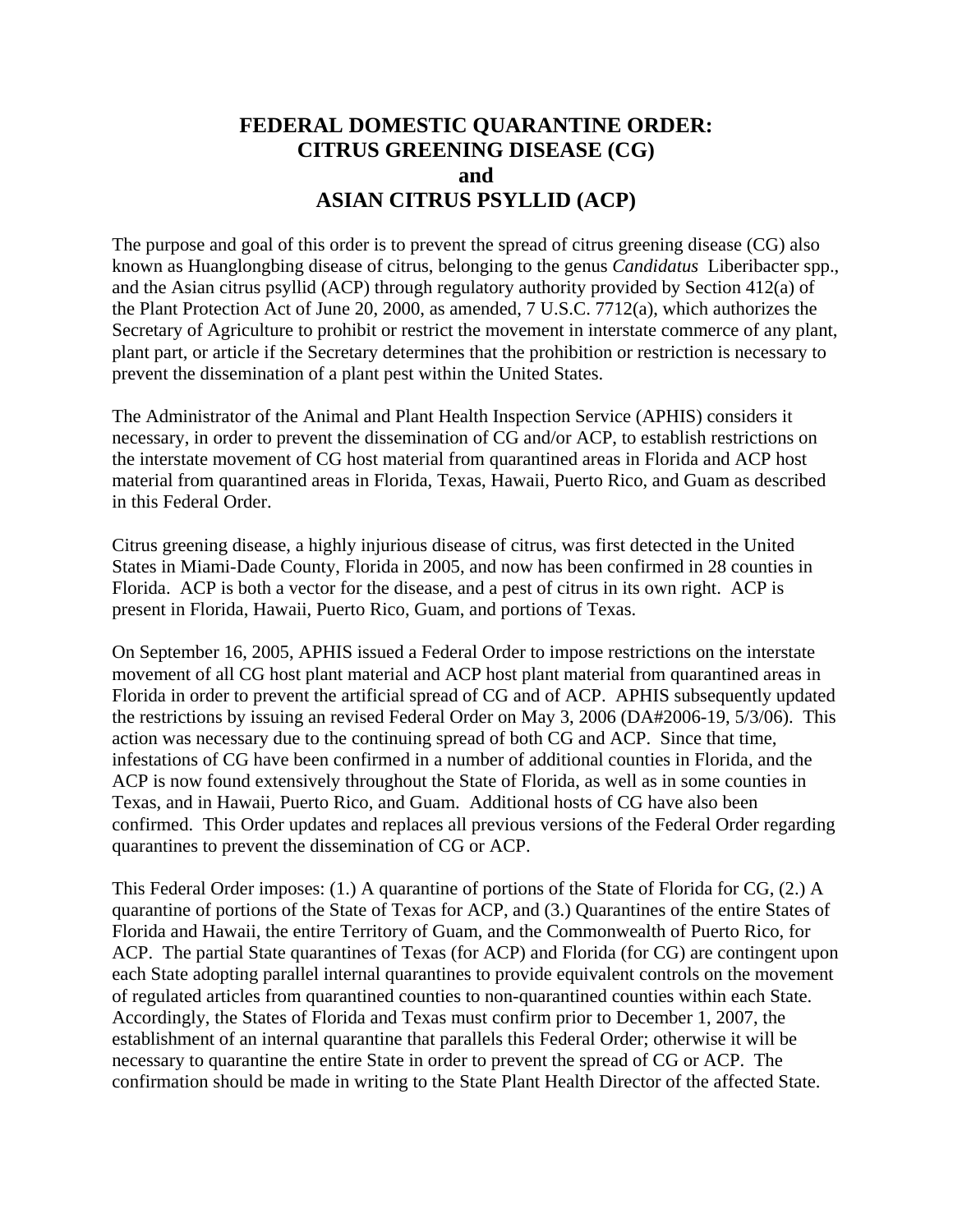#### **I. QUARANTINE FOR CITRUS GREENING DISEASE (CG)**

1. Quarantined Areas. The following areas are quarantined due to the presence of CG:

#### Florida:

All of Brevard, Broward, Charlotte, Collier, DeSoto, Glades, Hardy, Hendry, Highlands, Hillsborough, Indian River, Lee, Manatee, Marion, Martin, Miami-Dade, Monroe, Okeechobee, Orange, Osceola, Palm Beach, Pasco, Polk, Sarasota, Seminole, St. Johns, St. Lucie, and Volusia counties.

2. Restricted Articles. The following articles are hosts of CG and are prohibited from being moved interstate from areas quarantined due to the presence of CG:

All plants and plant parts, including but not limited to nursery stock, cuttings, budwood, and seed (but excluding fruit), of: *Aeglopsis chevalieri, Balsamocitrus dawei, Bergera (=Murraya) koenigii , Calodendrum capense, Citrofortunella microcarpa*, × *Citroncirus webberi, Citrus* spp.*, Clausena indica, C. lansium, Fortunella* spp., *Limonia acidissima, Microcitrus australasica, Murraya* spp., *Poncirus trifoliata, Severinia buxifolia, Swinglea glutinosa, Toddalia lanceolata,*  and *Triphasia trifolia.*

The Administrator may allow the interstate movement of restricted plants and/or nursery stock if it has been grown, produced, handled, treated, and transported in a manner that, in the judgment of the Administrator, prevents the restricted article from presenting a risk of spreading CG. Regulated plants and trees grown, produced, or maintained at a nursery or other facility located in a quarantined area that are not eligible for interstate movement under this Federal Order may be moved interstate only for immediate export. These regulated plants and trees must be accompanied by a limited permit issued in accordance with Section 3C (below) and must be moved directly to the port of export in accordance with the conditions of the limited permit, in a container sealed by APHIS.

#### **II. QUARANTINE FOR THE ASIAN CITRUS PSYLLID (ACP)**

1. Quarantined Areas. The following areas are quarantined due to the presence of the ACP:

Florida: All counties in Florida.

Texas:

Aransas, Atascosa, Bee, Bexar, Brazoria, Brooks, Caldwell, Cameron, Dimmit, Duval, Harris, Hidalgo, Jim Hogg, Jim Wells, Kenedy, Kleberg, Live Oak, Matagorda, Maverick, McMullen, Nueces, Refugio, San Patricio, Starr, Uvalde, Val Verde, Victoria, Waller, Washington, Webb, Willacy, and Zapata counties.

Guam: All islands of the Territory of Guam.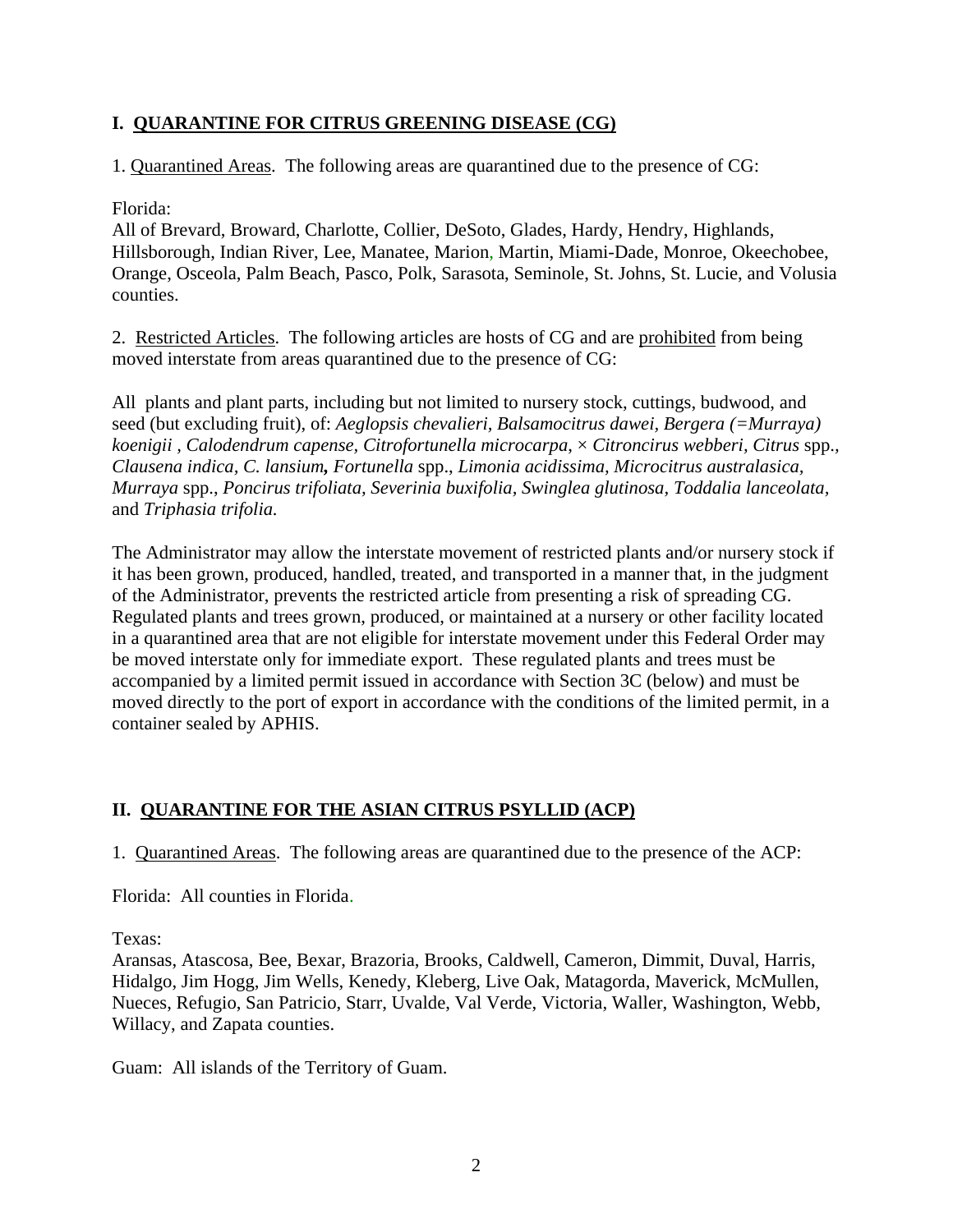Hawaii: All islands of the State of Hawaii.

Puerto Rico: The entire Commonwealth.

2. Regulated Articles. The following are regulated articles based on the fact that they are plants or plant parts that are hosts of ACP. Regulated articles may only be moved interstate from areas quarantined due to the presence of the ACP in accordance with this Order:

 A. From portions of Florida regulated for CG (Section I., 1. of this Federal Order), plants, budwood, cuttings, or other fresh or live plant parts, except seed and fruit of the following species which are hosts of ACP but not hosts of CG: *Aegle marmelos, Afraegle gabonensis, A. paniculata, Atalantia* spp*., Citropsis gilletiana, C. schweinfurthii, Clausena anisum-olens, C. excavate, Eremocitrus glauca*, *Eromocitrus* hybrid, *Merrillia caloxylon, Microcitrus australis, M. papuana* x *Microcitronella, Naringi crenulata, Pamburus missionis, Toddalia asiatica, Vepris lanceolata,* and *Zanthoxylum fagara.* 

 B. From portions of Florida not quarantined for CG, and from all other States or portions of states, Territories, and the Commonwealth of Puerto Rico, quarantined for ACP, all plants, budwood, cuttings, or other fresh or live plant parts except seed and fruit of species that are hosts of ACP: *Aegle marmelos, Aeglopsis chevalieri, Afraegle gabonensis , Afraegle paniculata, Atalantia* spp*., Balsamocitrus dawei, Bergera (=Murraya) koenigii, Calodendrum capense, X Citrofortunella microcarpa, X Citroncirus webberi, Citropsis schweinfurthii, Citrus* spp, *Clausena anisum-olens, Clausena excavata, Clausena indica, Clausena lansium, Eremocitrus glauca, Eremocitrus hybrid, Fortunella* spp*, Limonia acidissima, Merrillia caloxylon, Microcitrus australasica, Microcitrus australis, Microcitrus papuana, X Microcitronella 'Sydney', Murraya* spp, *Naringi crenulata, Pamburus missionis, Poncirus trifoliata, Severinia buxifolia, Swinglea glutinosa, Toddalia asiatica, Toddalia lanceolata, Triphasia trifolia, Vepris lanceolata. Xanthoxylum fagara.*

3. Requirements for Interstate Movement. In order to be eligible to move interstate from quarantined areas, regulated articles must meet the following requirements:

#### A. Treatment.

i. All regulated articles moving interstate from areas quarantined for the ACP must be treated using an Environmental Protection Agency (EPA)-approved product labeled for use in nurseries. Persons applying treatments must follow the product label, its applicable directions, and restrictions and precautions, including statements pertaining to Worker Protection Standards; and

ii. All regulated articles must be treated with a drench containing imidacloprid as the active ingredient within 30 days prior to shipping and also be treated with a foliar spray with a product containing either acetamiprid, chlorpyrifos, or fenpropathrin as the active ingredient within 10 days prior to movement.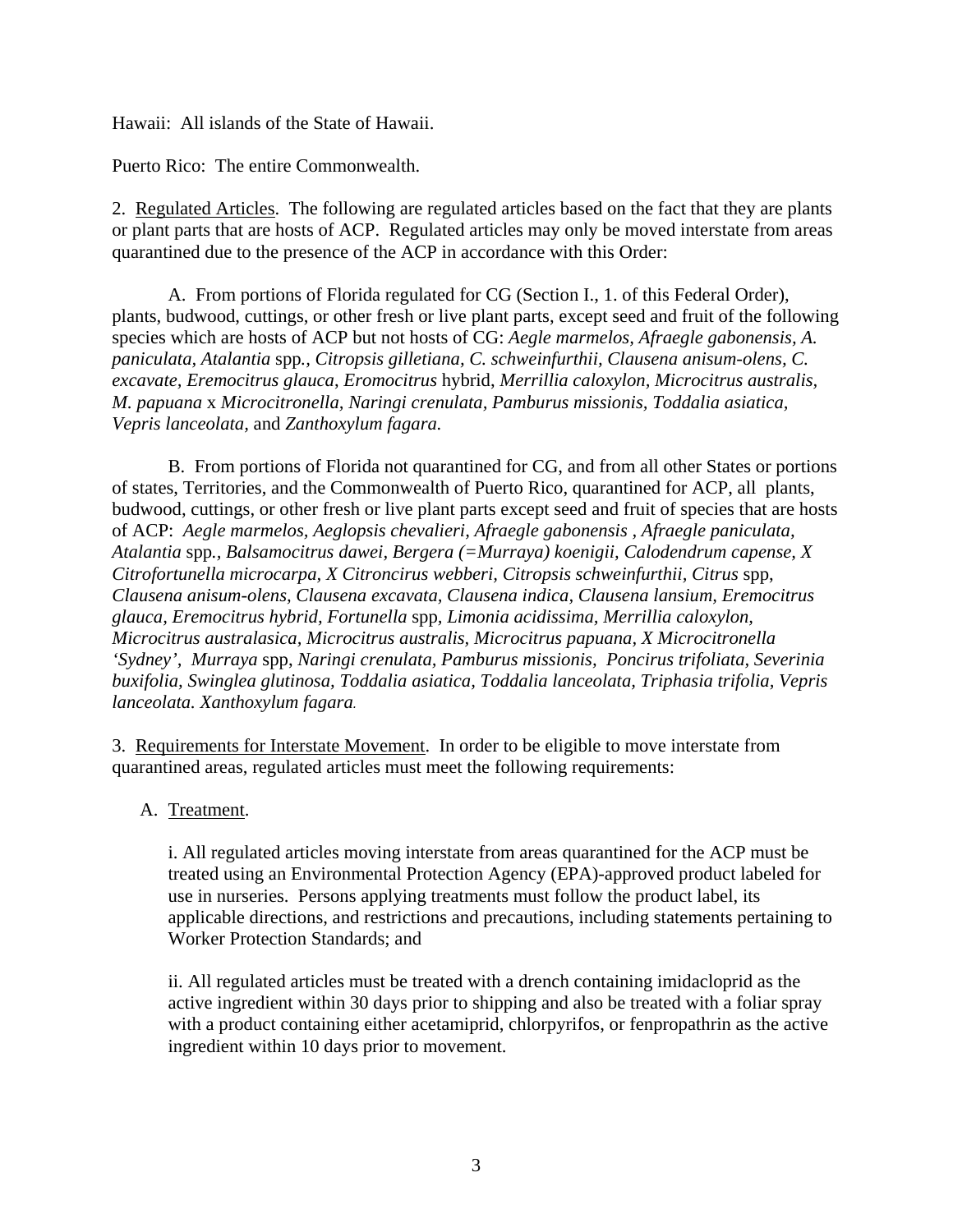or, iii. In the case of fresh curry leaf (*Bergera (=Murraya) koenigii*) leaves intended for consumption, instead of the treatments specified in i. and ii., the leaves must be treated prior to the interstate movement in accordance with APHIS treatment schedule T101-n-2 (methyl bromide fumigation treatment for external feeding insects on fresh herbs) at the times and rates specified in the treatment manual and safeguarded until export. This information can be found on page 5-2-28 of the treatment manual, located on line at: [http://www.aphis.usda.gov/import\\_export/plants/manuals/ports/downloads/treatment\\_pdf](http://www.aphis.usda.gov/import_export/plants/manuals/ports/downloads/treatment_pdf/05_02_t100schedules.pdf) [/05\\_02\\_t100schedules.pdf](http://www.aphis.usda.gov/import_export/plants/manuals/ports/downloads/treatment_pdf/05_02_t100schedules.pdf)

- B. Fresh fruit. While fresh fruit is not a regulated article under this Federal Order, fruit being moved interstate from areas quarantined for ACP to citrus producing areas where ACP is not present (Alabama, American Samoa, Arizona, California, Louisiana, Northern Mariana Islands, Puerto Rico, those portions of Texas not quarantined due to the presence of ACP, and the Virgin Islands of the United States) must be cleaned using normal packinghouse procedures. This means that fruit moved in bulk containers to these areas for repacking or processing can not come directly from groves, but must go through the normal cleaning process at a packinghouse before it is moved.
- C. Inspection. All regulated articles that have been treated as provided above must be inspected by an inspector and found free of the ACP within 72 hours prior to shipping. Inspection of curry leaf that is treated with methyl bromide fumigation will not be required since the treatment is considered to be effective in killing all life stages of ACP that might be present.
- D. Limited Permit. The regulated articles may not be moved to Alabama, American Samoa, Arizona, California, Louisiana, Northern Mariana Islands, those portions of Texas not quarantined due to the presence of ACP, and the Virgin Islands of the United States, and must be accompanied by a limited permit issued by an authorized representative of the State, Territory, Commonwealth, or APHIS, or by a person operating under compliance agreement as specified below. The statement "Limited permit: Not for distribution in AL, AZ, CA, LA, those areas in TX not quarantined due to the presence of ACP, American Samoa, Northern Mariana Islands, and Virgin Islands of the United States" must be displayed on a plastic or metal tag attached to each plant, or on the box or container if the plant is sealed in plastic, or in the case of plant parts (leaves, cuttings, etc.) on the box or other container in which plant material is packed. In addition, this statement must be displayed on the outside of any shipping containers used to transport these plants, and the limited permit must be attached to the bill of lading or other shipping document that accompanies the plants. This labeling may not be used on plants or products that do not meet the requirements of this Order.

Curry leaf (*Bergera (=Murraya) koenigii*) leaves intended for consumption that have been fumigated using methyl bromide in accordance with T101-n-2 as specified in 3. A. iii. may be moved to any state or area. The boxes or containers in which the treated leaves are moved interstate must be marked to indicate where the leaves were produced and must also indicate that the leaves have been treated in accordance with APHIS entry requirements.